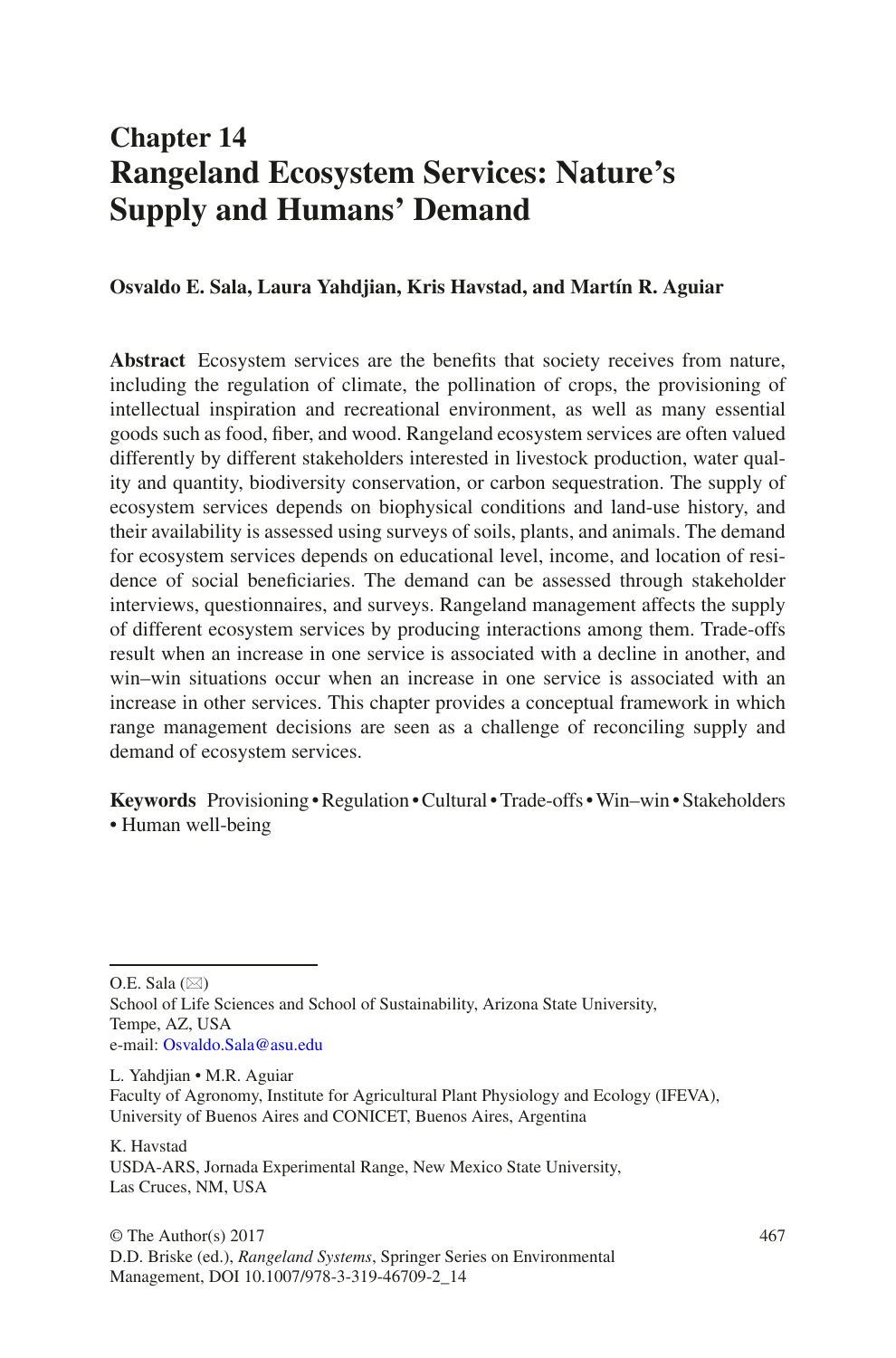### **14.1 Introduction**

Ecosystem services are the benefits that society receives from nature (Daily [1997;](#page-19-0) MA [2005\)](#page-20-0). They include the provisioning of food, wood and medicinal resources, and services that contribute to climate stability, control of agricultural pests, and purification of air and water (Fig. [14.1\)](#page-1-0). Ecosystem services are broadly classified in four different categories: provisioning, regulating, cultural, and supporting (MA [2005](#page-20-0)). Provisioning ecosystem services include the contribution of essential goods such as food, fiber, and medicinal. Regulating ecosystem services include carbon sequestration, prevention of soil erosion, and natural flood control. Cultural ecosystem services include intellectual, inspirational, and recreational activities. The fourth category is supporting ecosystem services, which include services that are dependent on ecological processes such as primary production and nutrient cycling and that are intimately related to biological diversity.

Since its conceptualization, the focus of ecosystem services has changed from the description of the processes involved in delivery of a single service at a point in time (Daily [1997\)](#page-19-0) to approaches for analyzing the capacity of nature to produce multiple ecosystem services. The next steps have been assessing multiple ecosystem services

<span id="page-1-0"></span>

**Ecosystem Services**

**Fig. 14.1** Four categories of ecosystem services as classified by the Millennium Ecosystem Assessment (MA [2005](#page-20-0)). Photo credits (from *top*): Laura Yahdjian, Magdalena Druille, Felipe Cabrera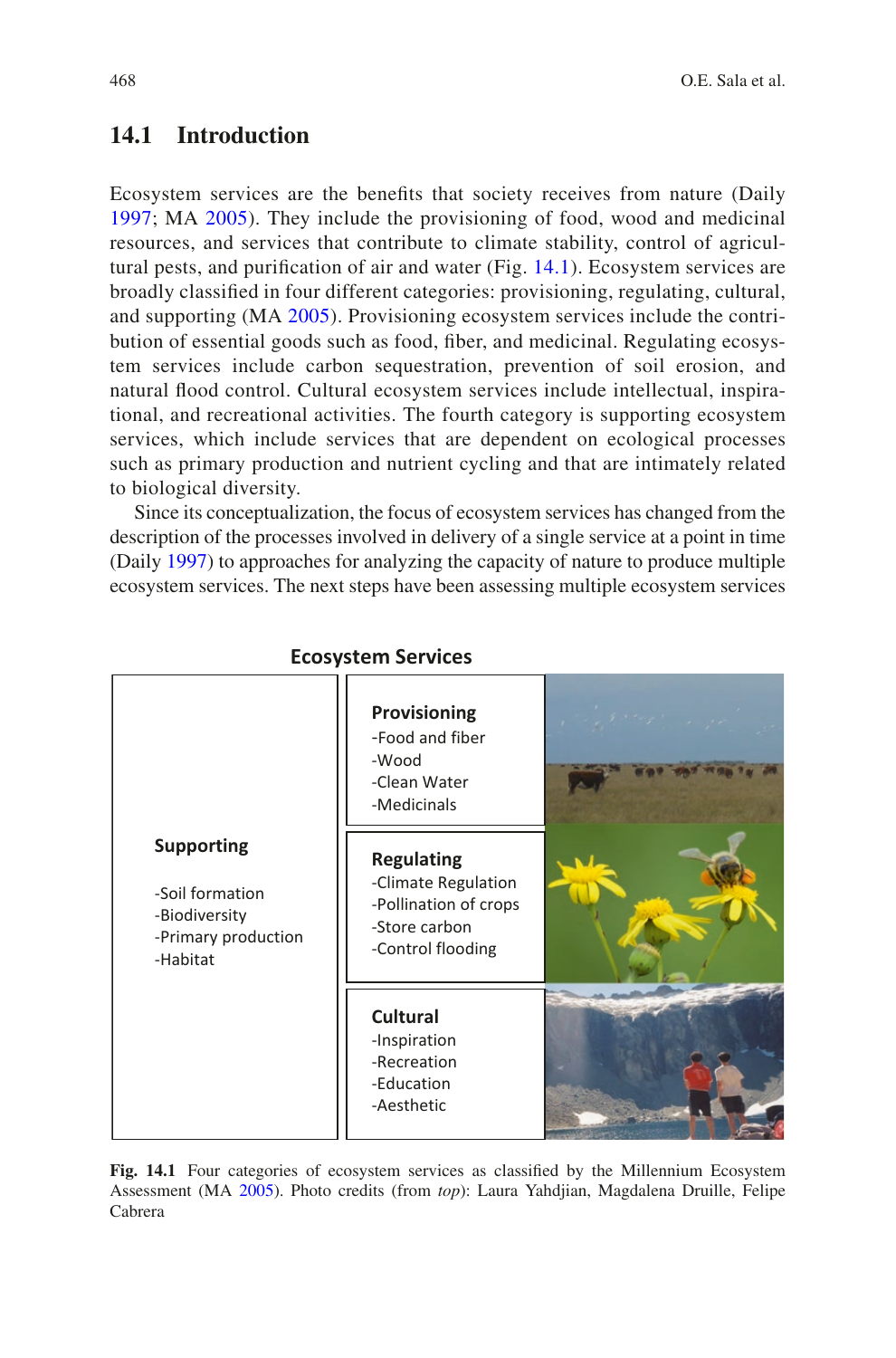under alternative land-use regimes (Foley et al. [2005](#page-20-1)). Management aimed at increasing the supply of one specific ecosystem service may increase or decrease the supply of others creating trade-offs and win–win situations, respectively.

Rangelands, the land on which the potential native vegetation is predominately grasses, grasslike plants, forbs, or shrubs (Kauffman and Pyke [2001;](#page-20-2) Chap. [1,](http://dx.doi.org/10.1007/978-3-319-46709-2_1) this volume), encompass hot and cold deserts, grasslands, savannas, and woodlands. They occupy approximately 54% of terrestrial ecosystems, and they sustain 30% of world population, including a myriad of stakeholders (Reynolds et al. [2007](#page-21-0); Estell et al. [2012\)](#page-20-3). Rangelands produce a great variety of ecosystem services but only few of them have market value (Sala and Paruelo [1997](#page-21-1)). For example, commodities produced by rangelands such as meat or wool have market value but other ecosystem services such as regulating, cultural, and supporting services mostly do not have a market value although it is possible to estimate it indirectly.

The science of ecosystem services has grown exponentially as indicated by the number of academic publications per year on this topic, from a few per year in the 1980s to a wealth of papers in the last decade (Fig. [14.2](#page-2-0)). The total number of peerreviewed publications addressing ecosystem services exceeded 1200 and entire books and journals have been devoted to this topic. The Millennium Ecosystem Assessment was developed around this concept showing the enormous impact of the ecosystem

<span id="page-2-0"></span>

**Fig. 14.2** Number of scientific publications emphasizing ecosystem services during the period 1963–2012 (modified from Rositano et al. [2012](#page-21-2))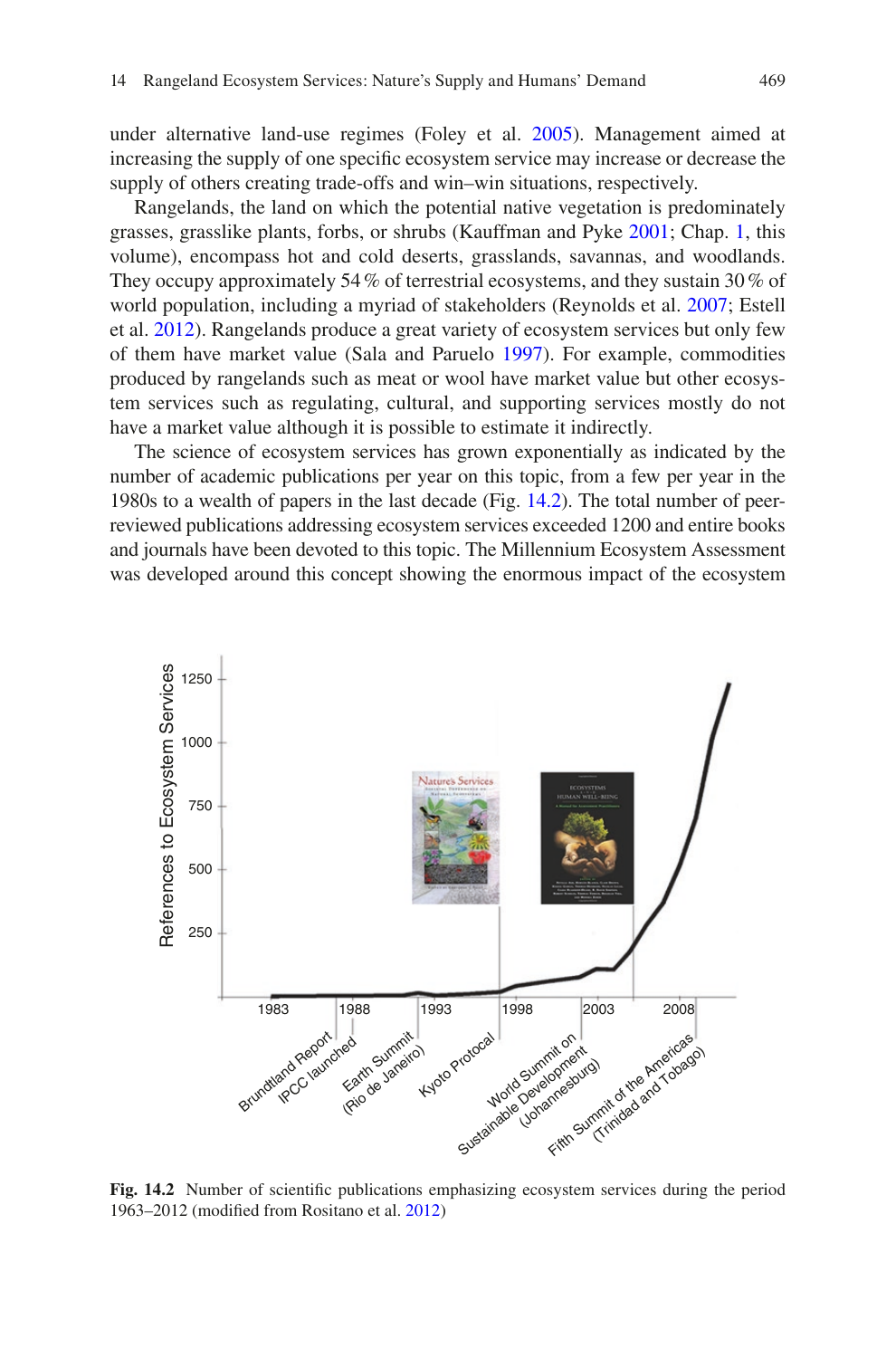service conceptual framework (MA [2005](#page-20-0)). The most common approach to study ecosystem services has been related to the assessment of the capacity of ecosystems to deliver services, i.e., the supply of ecosystem services. Ecological production functions define how the spatial distribution of ecosystem structure and functioning determine the delivery of ecosystem services (Daily [1997](#page-19-0)). Even when ecosystem services have been defined as the outcome of ecosystem processes desired by people, the main focus of ecosystem service research has been to identify the potential of a region to produce ecosystem services independently of whether people are demanding them or not. In addition, the economic valuation of ecosystem services has also been a frequent target of research (Costanza et al. [1997](#page-19-1); Gomez-Baggethun et al. [2010](#page-20-4)). In summary, the science of ecosystem services has developed rapidly in the past decades, but it has focused primarily on the supply of services and has largely overlooked the human demand for ecosystem services only until recently (Yahdjian et al. [2015](#page-22-0)).

Human demand represents the other side of an ecosystem service equation of supply and demand, which is related to the social beneficiaries. Human consumption of resources and utilization of services that are supplied by ecosystems depend upon both their capacity to produce them and the societal value and need placed on those resources and services (Tallis and Polasky [2011\)](#page-21-3). Demand for ecosystem services changes among stakeholders or social beneficiaries, who are the individuals or groups of individuals who have an interest in ecosystem services because they get a profit from them and could have an active or passive influence on their delivery (Lamarque et al. [2011\)](#page-20-5). Stakeholders not only exhibit different demands, but they also have different valuations of various ecosystem services. Indeed, an ecosystem service is not a universally applicable physical phenomenon, but one whose value is shaped by its users. Sustainable land management depends on reconciling supply and demand for ecosystem services by different stakeholders.

Rangelands are ideal for analyzing the balance between supply and demand for different types of services because of the variety of ecosystem services that they provide and the diverse suite of stakeholders interested in different services. In contrast, hyperarid ecosystems provide supporting, cultural, and regulating services but few provisioning services. Similarly humid ecosystems are generally transformed into crop- and wood-production systems, or are subject to human commercial, residential, and industrial development at the expense of cultural, provisioning, and regulating services. In addition, rangelands are broadly threatened by land degradation and climate change (Herrick et al. [2013](#page-20-6)). In general, rangelands produce abundant ecosystem services in quantity and variety, but the large value and threat of degradation contrast with the fact that humans usually assign small value to them, particularly when compared with tropical or temperate forests (Martin-Lopez et al. [2012](#page-20-7)).

The transformation of rangeland ecosystems into croplands is constrained by biophysical conditions and economic feasibility (Havstad et al. [2007\)](#page-20-8). For example, mesic rangelands have been converted to agriculture land, while arid and semiarid rangelands continue to be used as grazing lands, with investments in domestic animals, veterinary and reproductive management, fences, and water points that in combination result in a significant increase in livestock production (Oesterheld et al. [1992\)](#page-20-9).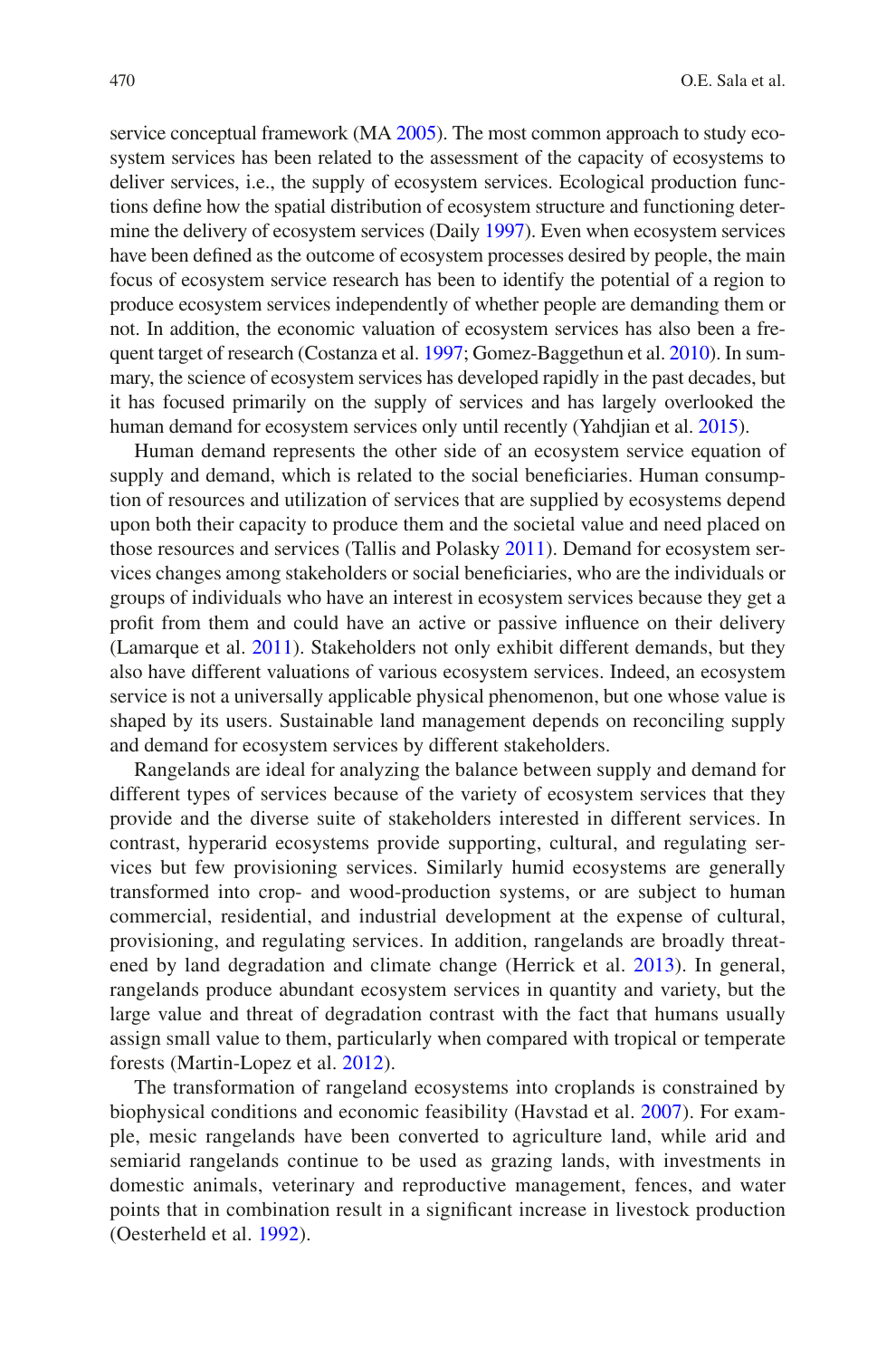In this chapter, we describe the (1) main ecosystem services provided by rangelands and the major categories of social beneficiaries and (2) most common methods used to estimate supply and demand of these services, and (3) analyze the determinants of supply and demand of ecosystem services and discuss the existence of trade-offs and win–win conditions in the provision of services. Finally, we provide a new conceptual framework for the management of rangelands that is based on reconciling supply and demand of ecosystem services. This framework is dependent on place, time, and the specific valuation that each stakeholder has of specific ecosystem service. The framework recognizes that both supply and demand of ecosystem services change in space and time and are strongly influenced by land management decisions.

### **14.2 Categories of Rangeland Ecosystem Services**

In this section, we describe the main ecosystem services provided by rangelands in each of the four categories of ecosystem services as defined by the Millennium Assessment (MA [2005](#page-20-0)). We then analyze the balance between supply and demands for each type of ecosystem service.

**Provisioning services** are the products obtained from ecosystems that can be directly harvested, and, in general, have a market value such as food, fiber, fuel, and freshwater. The main goods produced in rangelands are freshwater for drinking and irrigation; forage to produce meat, milk, wool, and leather; and medicinal products (Sala and Paruelo [1997](#page-21-1)). What frequently drives the demand for provisioning services is the immediate need of humans for particular plant or animal species, including production of desirable forage species and the harvest of wild game (Perrings et al. [2011](#page-21-4)). The relationship between supply and demand for these products changes among regions and among the specific provisioning services. At a global scale, the demand for provisioning services in rangelands is higher than the supply, but at local scales, supply may exceed demands (Yahdjian et al. [2015\)](#page-22-0). In the case of water for irrigation, water is required during specific periods when water is scarce, so supply and demand may be spatially or temporally disconnected, which is particularly important since most rangelands are water limited. As such, for provisioning services, the demand surpasses the supply, which is particularly evident for freshwater and food (Yahdjian et al. [2015\)](#page-22-0). The supply of provisioning ecosystem services changes in time at different scales. The supply of meat and wool fluctuates with seasons and production systems, but also changes at decadal timescales as a result of land degradation and market fluctuations (Texeira and Paruelo [2006](#page-21-5)). Supply of provisioning ecosystem services changes in space over multiple scales, from differences among locations within a specific community to variation along regional precipitation gradients (Adler et al. [2005](#page-19-2)). Finally, the demand for provisioning services changes among beneficiaries depending on their income, education, and urban versus rural residence (Yahdjian et al. [2015\)](#page-22-0).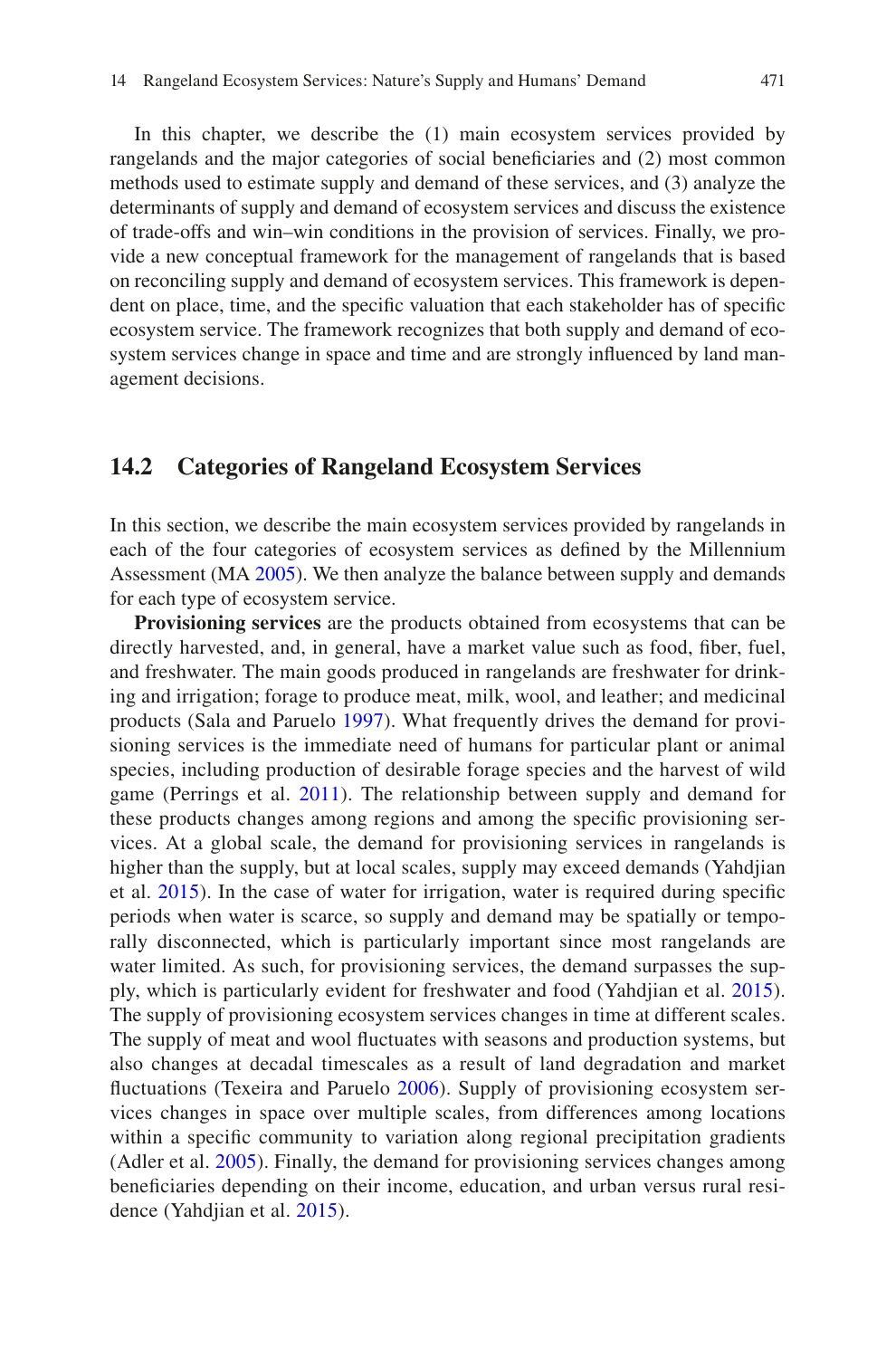**Regulating services** are the benefits humans receive from regulating ecosystem processes, such as climate regulation, air quality maintenance, water purification, and erosion control. Rangelands sequester large quantities of carbon, principally into the soil, and avoid carbon losses to the atmosphere that would occur if rangelands were to be transformed into croplands or severely degraded (Sala and Paruelo [1997\)](#page-21-1). In the case of carbon sequestration, demand is higher than the supply because this process cannot offset actual carbon emissions from human activities (Tallis and Polasky [2011](#page-21-3)). Every unit of sequestered greenhouse gas emitted will allow us to minimize environmental and economic damage that would have occurred otherwise. The whole world benefits from a unit of carbon sequestration regardless of where it occurs because greenhouse gases thoroughly mix in the global atmosphere. Carbon sequestration in rangelands is important because of the area that rangelands occupy although per unit area carbon storage is lower than other ecosystems, such as wetlands and forests (Reynolds et al. [2007\)](#page-21-0). Not only do rangelands account for a significant fraction of the global carbon cycle, but they also account for most of the interannual variability in the global carbon sink (Ahlström et al. [2015\)](#page-19-3).

**Cultural services** are the nonmaterial benefits that humans obtain from ecosystems and they include cultural diversity, spiritual, and religious values, knowledge systems, and recreation. They involve consumptive and nonconsumptive services. Cultural services in rangelands are related to human experiences associated with activities such as wild game hunting, traditional lifestyles, and tourist ranching experiences. The demand for cultural services changes according to the region analyzed (Tallis and Polasky [2011](#page-21-3)) and has changed over time. For example, in the southwestern USA, the Bureau of Land Management, who administers a large fraction of federal lands in the region, reported an increase in the number of visitors to their lands from 20 to 45 M per year for the 2000–2010 period (Yahdjian et al. [2015\)](#page-22-0). Similarly, the National Park Service reported for the same period an annual increase of 15 M visitors from 35 to 50 M per year.

**Supporting services** are those that are necessary for the production of all other ecosystem services such as processes that maintain biodiversity to produce goods or cycle nutrients (MA [2005](#page-20-0)). In rangelands, supporting services are primary production, nutrient cycling, conservation of soils, and biodiversity, which represent a large storehouse of genetic, species, and functional diversity. Rangelands represent the natural ecosystem where annual grasses and legumes are most abundant and from where a large fraction of domesticated species originated (Sala and Paruelo [1997\)](#page-21-1). The key to sustaining biodiversity is harmonizing its protection with the delivery of as many other ecosystem services as possible. Land degradation, which in most cases results from overgrazing, weed invasions, energy extraction, and exurban development, directly affects the provision of supporting services. Arguably, rangeland degradation has a larger and more imminent impact than climate change on the ability of these systems to fulfill human needs (Herrick et al. [2013\)](#page-20-6). At the global scale, the supply of supporting services is higher than the demand, but human use does not directly apply since, by definition, supporting services are not directly used by people, even when they influence the supply of provisioning, regulating, and cultural services.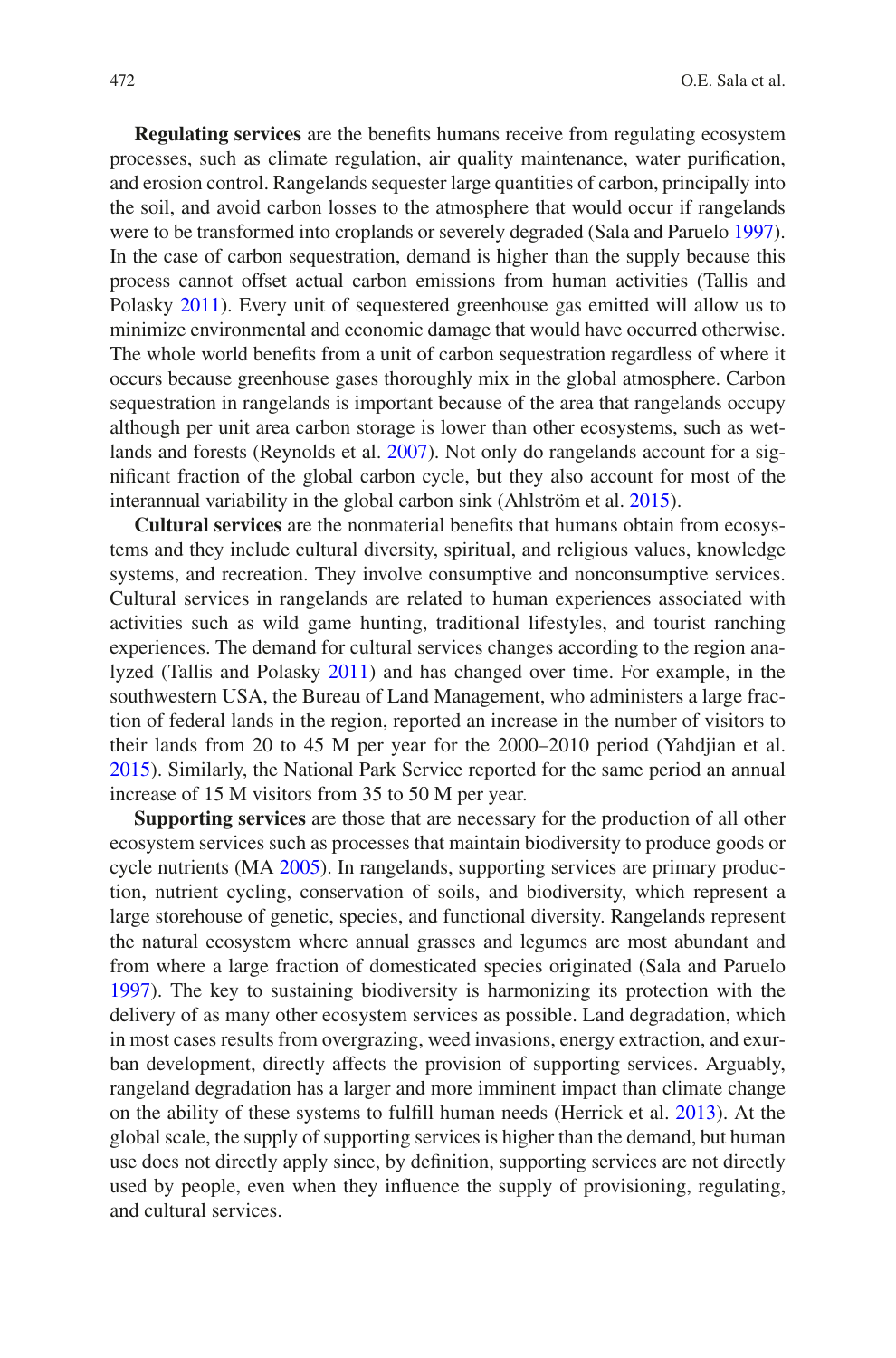#### **14.3 Social Beneficiaries of Rangeland Ecosystem Services**

In the same way that ecosystem services are classified, the social beneficiaries of services may be classified in categories according to the particular ecosystem services they use. Beneficiaries of ecosystem services are individuals, commercial entities, and the public sector and they may be distributed across local, regional, national, and global scales (Table [14.1](#page-6-0)). The demand for ecosystem services is complex and the classification of service beneficiaries, who often vary in their ecosystemservice preferences, can be a useful tool for identifying potential trade-offs and for balancing multiple, often conflicting, demands for services. If people's preferences for two or more services are known and they can be expressed accurately in the same units of value, then making the trade-off decision is (at least conceptually) straightforward and involves a simple cost–benefit calculation (Carpenter et al. [2009\)](#page-19-4). Rangeland managers face the need to manage multiple ecosystem services and their interactions (Raudsepp-Hearne et al. [2010](#page-21-6)) and the demands of multiple beneficiaries (Yahdjian et al. [2015](#page-22-0)).

The supply and demand of ecosystem services occur at different spatial scales. Some ecosystem services are very local (pollination service, cultural services) whereas others are global (sequestration of greenhouse gases, air and water purification). The different scales involved in the provision of ecosystem services raise the possibility of a mismatch between supply and demand. Mismatches may also occur between those who control the provision of ecosystem services (supply) and those who benefit from them (users).

The main beneficiaries in rangelands are ranchers, land-owner producers, land tenants, service providers, recreational hunters, conservationists, landscape planners, passive and active nature tourists, and government and nongovernmental organizations (Scheffer et al. [2000](#page-21-7); Castro et al. [2011](#page-19-5); Yahdjian et al. [2015\)](#page-22-0). While ranchers historically have demanded mainly provisioning services, their demands have broadened (Brown and McDonald [1995](#page-19-6)) while tourists and conservationists classically have demanded more supporting and cultural services. It is important here to further highlight that ranchers vary enormously in their demand

| Spatial scale        |                                                           |                                                 |                                                                          |
|----------------------|-----------------------------------------------------------|-------------------------------------------------|--------------------------------------------------------------------------|
| <b>Stakeholders</b>  | Local                                                     | National/regional                               | Global                                                                   |
| Individual           | Hunter/gatherer,<br>subsistence farmers, and<br>tourists  | Tourists, consumers,<br>educators, and students | Tourists, consumers,<br>educators, and students                          |
| Commercial<br>entity | Local entrepreneurs,<br>farmers, traders, and<br>artisans | Regional economic<br>organizations              | International enterprise<br>including fishery and<br>forestry industries |
| Public sector        | Local government                                          | National and regional<br>government             | International<br>community                                               |

<span id="page-6-0"></span>**Table 14.1** Potential beneficiaries of ecosystem services across different spatial scales

*Rows* represent stakeholders and *columns* represent various spatial scales at which stakeholders interact with rangeland ecosystems (modified from Newcome et al. ([2005\)](#page-20-10))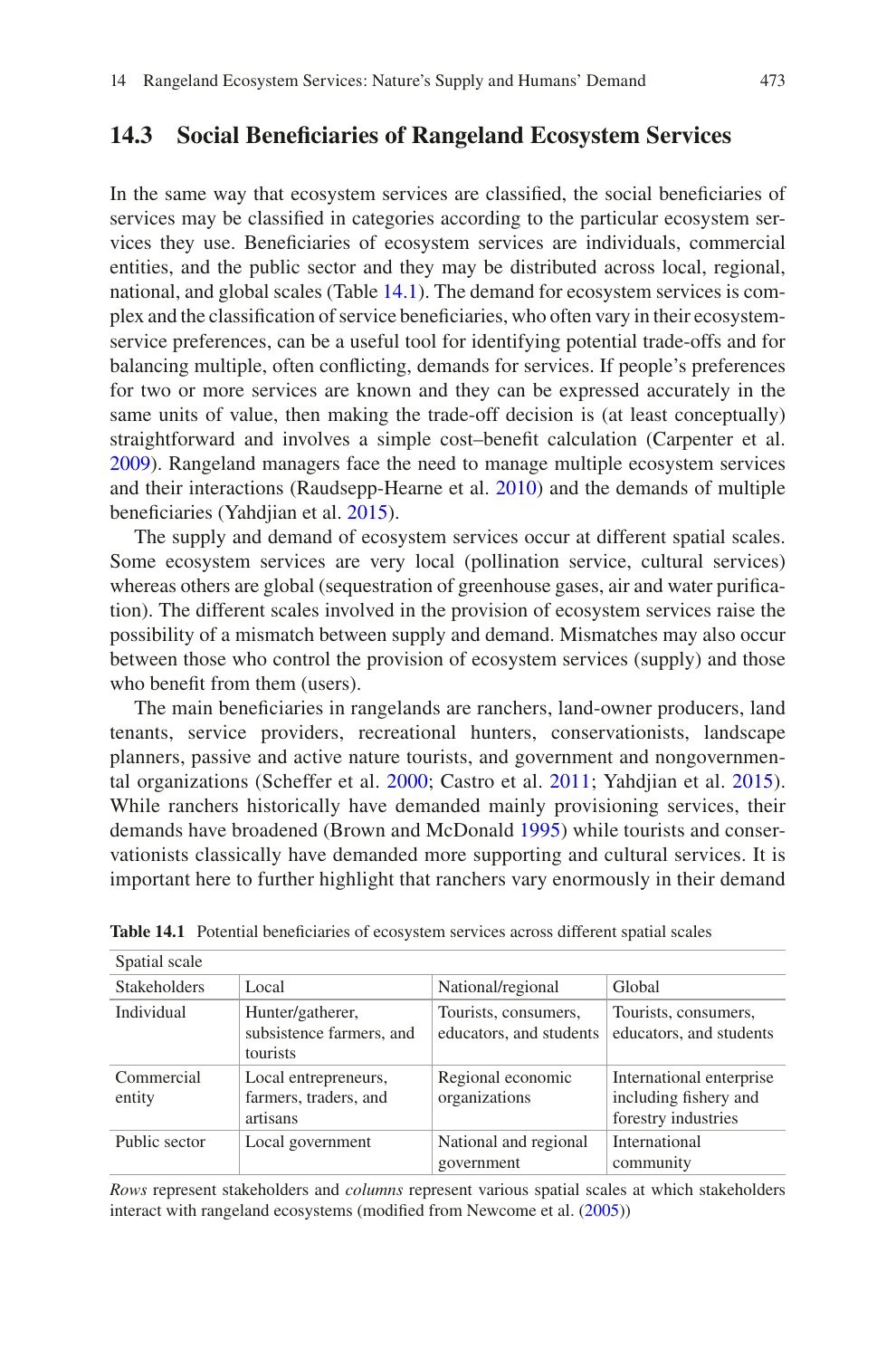<span id="page-7-0"></span>

**Fig. 14.3** Supply and demand for ecosystem services following European settlement (modified from data in Carpenter et al. ([2009\)](#page-19-4))

for ecosystem services. Similarly, people living in urban centers demand clean air and water that are provided by adjacent rural areas. The contrasting demands of different beneficiaries influence the analysis of land-management actions and their consequences on different ecosystem services.

The demand for ecosystem services in rangelands has diversified in the past decades, from mainly provisioning services to an increasing demand for more diverse services including regulating and cultural services (Yahdjian et al. [2015](#page-22-0)). The balance between supply and demand has also changed greatly from the time of European settlement in North America (Fig. [14.3](#page-7-0)). The ability of ecosystems to produce services is declining and the demand for them is increasing, with serious implications for both people and the environment. However, we have not developed sufficient knowledge to quantify and model the demand for ecosystem services as we have for their supply. So, the question remains, which category of ecosystem services will have greatest demand in the future? How provision of and demand for ecosystem services will be balanced in rangelands? Which trade-offs among ecosystems services will be most important in the future? Who will be responsible for making these decisions?

# **14.4 Methods for Estimating Supply and Demand**

Different tools and models have been developed to assess the production of ecosystem services, including the valuation of market and nonmarket services, in both economic and noneconomic terms. The combination of ecological production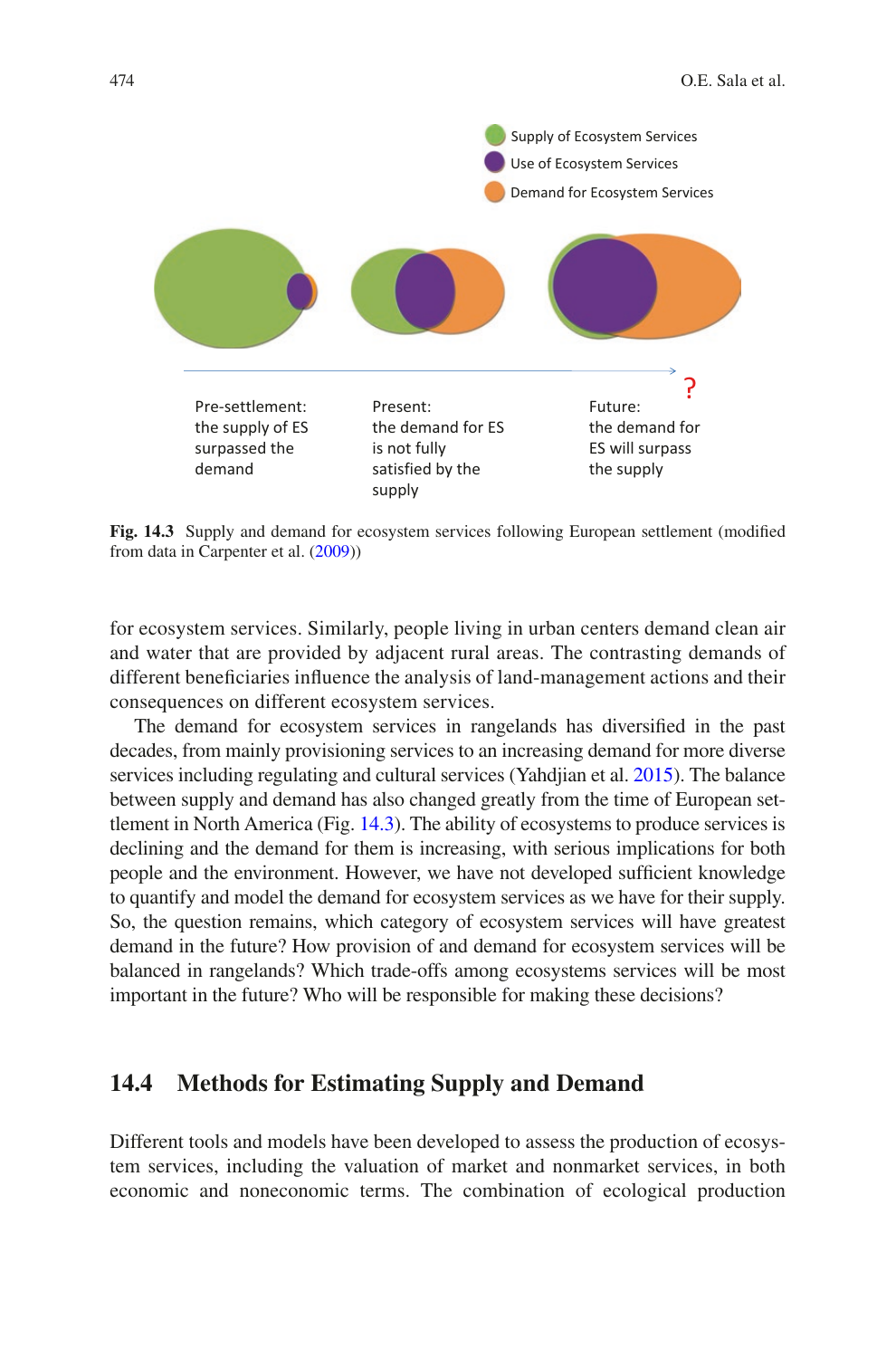functions and economic valuation describes the monetary value of ecosystem services. Recently, the Natural Capital Project has developed a tool to integrate biophysical and economic information on ecosystem services (Tallis et al. [2011\)](#page-21-8).

The demand for ecosystem services is related to the social beneficiaries and is usually described by the location, type, and intensity of people's demand for services. The demand has been evaluated focusing on the perception of ecosystem services by different stakeholders (De Chazal et al. [2008;](#page-19-7) Quétier et al. [2010;](#page-21-9) Martin-Lopez et al. [2012\)](#page-20-7). Preferences have been assessed by compiling responses to questionnaires and interviews (Lamarque et al. [2011;](#page-20-5) Martin-Lopez et al. [2012\)](#page-20-7). During social surveys, ecosystem services are identified spontaneously, and the more "visible" services, such as recreation, aesthetic, and natural hazard regulation, are commonly described. Other questionnaires request that people rank ecosystem services according to their preferences. During the ranking exercises more "invisible" services, such as pollination and soil fertility, often emerge (Lamarque et al. [2011](#page-20-5); Martin-Lopez et al. [2012\)](#page-20-7). Finally, the traditional surveys formally used to value nonmarket ecosystem services, such as the willingness to pay for conservation of certain resources or the existence value, may also be included in studies of demands.

The main drivers associated with people preferences for ecosystem services were monthly income, level of education (from traditional ecological knowledge to formal education), and place of residence (the rural–urban continuum; Yahdjian et al. [2015](#page-22-0)). In addition, other social variables like age, gender, culture, and geographical location were also associated with the interest that people have in ecosystem services (MA [2005](#page-20-0)).

The relationship between the supply of ecosystem services and the demand for them determines the actual use of ecosystem services by society (Tallis and Polasky [2011\)](#page-21-3). Food production per hectare or the amount of clean water used for irrigation are examples of estimates of the use of provisioning ecosystem services. When global analyses are implemented, remote drivers and teleconnections, such as international trade practices and agreements, have to be taken into account. Trade patterns, which can be dynamic and quite nuanced, show how demand for certain services in one country leads to changes in the provisioning services in other countries.

#### **14.5 Trade-Offs and Win–Win Interactions**

There are cases of synergistic and antagonistic interactions among different types of ecosystem services. Synergistic interactions, or win–win conditions, indicate that management leading to the increase of one type of ecosystem service may result in the increase of other ecosystem services. For example, some ecosystem services respond similarly to specific management practices and ecological conditions, such as those that may lead to increased carbon sequestration then resulting in increased water holding capacity, and, many of them, such as cultural services and biodiversity conservation, produce multiple intertwined values (Bennett et al. [2009](#page-19-8)).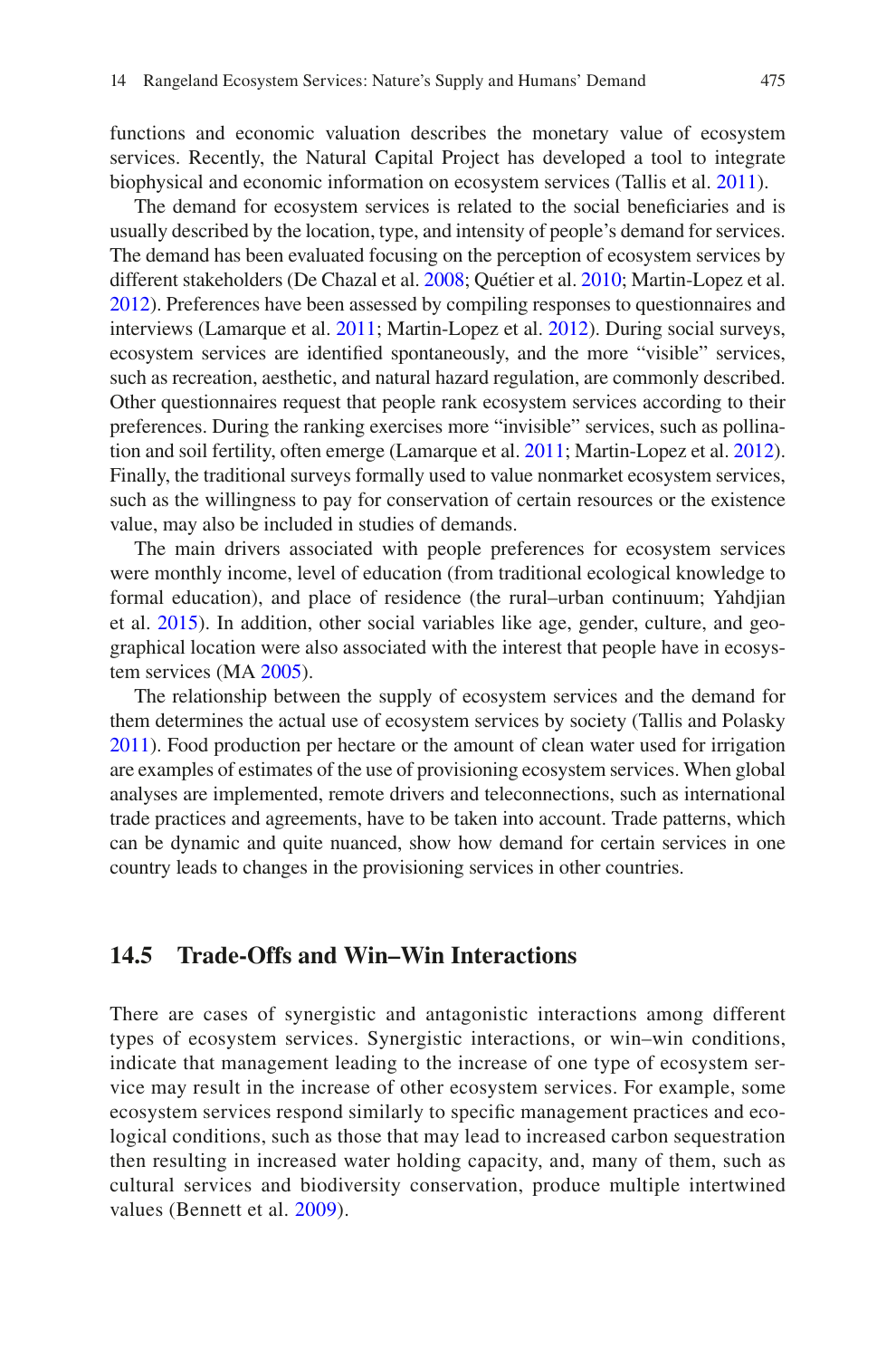Antagonistic interactions, or trade-offs, indicate that management practices or events that increase one type of ecosystem service may negatively affect other ecosystem services (Oñatibia et al. [2015\)](#page-21-10). For example, land management practices that lead to increases in the provisioning of food may result in a reduction of clean water purification, creating trade-offs in the provisioning of ecosystem services (Raudsepp-Hearne et al. [2010\)](#page-21-6). Planting trees to increase carbon sequestration or timber production may decrease stream flow in arid areas and represents a trade-off (Nosetto et al. [2008\)](#page-20-11). In summary, ecosystem service research has advanced to identify nature as a complex provider of human benefits (MA [2005\)](#page-20-0).

The rangelands of Patagonia provide an example of trade-offs and win–win relationships among ecosystem services depending on management. An example of win– win is the maximization of carbon, nitrogen, and forage availability at intermediate grazing intensities (Fig. [14.4\)](#page-9-0). A critical provision service, such as forage biomass, is

<span id="page-9-0"></span>**Fig. 14.4** Example of a win–win interaction between a supportive ecosystem service, carbon and nitrogen stocks, and a provisioning ecosystem service forage production as depicted by the complementary relationships between carbon (C) (**a**) and nitrogen (N) (**b**) in forage of a Patagonian rangeland. Paddocks are used with different stocking rates. Exclosure (Exc) includes fields without domestic animals for at least 27 years. Moderately (Mod) and intensively (Int) grazed paddocks had 0.2 and 0.4 sheep ha−1 (redrawn from Oñatibia et al. ([2015\)](#page-21-10))

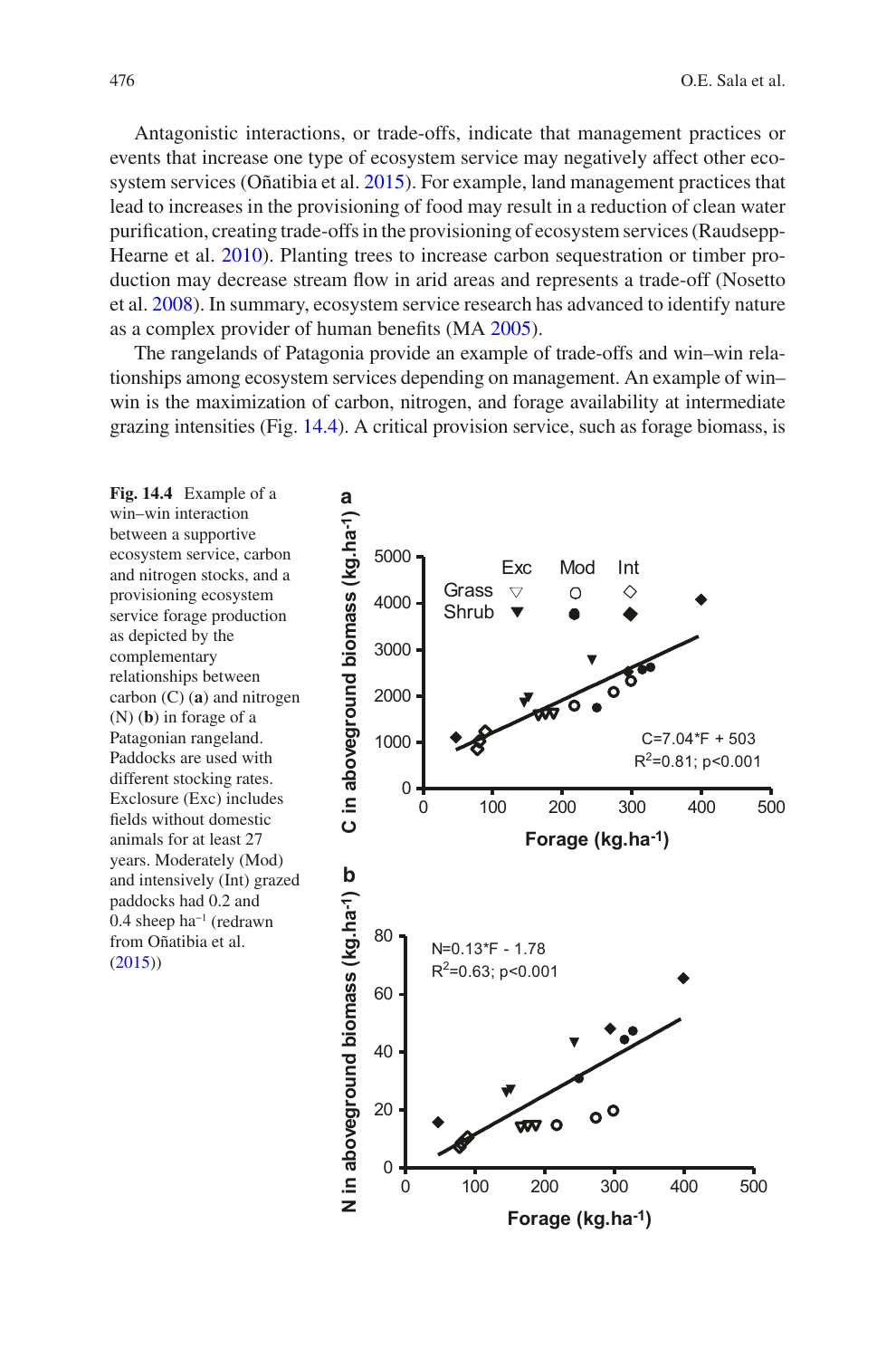positively related to regulation services such as carbon and nitrogen sequestration at intermediate grazing intensities. Carbon and nitrogen stocks (C) in vegetation (above and belowground) were significantly higher in moderately grazed paddocks than in exclosure and intensively grazed ones (Oñatibia et al. [2015](#page-21-10); Fig. [14.4\)](#page-9-0). In this example, the relationship between forage biomass and carbon and nitrogen stocks had a positive linear relationship indicating that a trade-off did not occur (Fig. [14.4\)](#page-9-0).

A trade-off between a supporting and a provisioning ecosystem service occurred in Patagonian rangelands. Grazing intensity shows a unimodal relationship species richness with a maximum value at moderate grazing intensities (Perelman et al. [1997](#page-21-11); Fig. [14.5a\)](#page-10-0). A decrease in richness is associated with intensive grazing because local extinction of forage species was not compensated by remaining nonpalatable or weedy species. Patch diversity is another critical component of biodiversity in rangelands (Chap. [5,](http://dx.doi.org/10.1007/978-3-319-46709-2_5) this volume). Abundance of different patch types shows a response similar to that of species richness. Under moderate grazing conditions, high-cover patches decrease whereas low-cover patches increase.

<span id="page-10-0"></span>**Fig. 14.5** Example of a trade-off between a supportive ecosystem service, biodiversity, and grazing intensity, which is an indicator of a provisioning ecosystem service, livestock production in the Patagonian rangelands, Argentina, under different management strategies. **a** Species richness along three grazing histories (*Exc* exclosures; moderate and intense grazing, separated by *vertical dashed lines*; redrawn from Perelman et al. [\(1997](#page-21-11))), and **b** aerial percent cover of two patch types in low- and high-cover patches under three grazing regimes  $(mean \pm ES)$ , based on sampling the same paddocks as in Fig. [14.4](#page-9-0) (redrawn from Cipriotti and Aguiar ([2010\)](#page-19-9))



**Mosaic phases**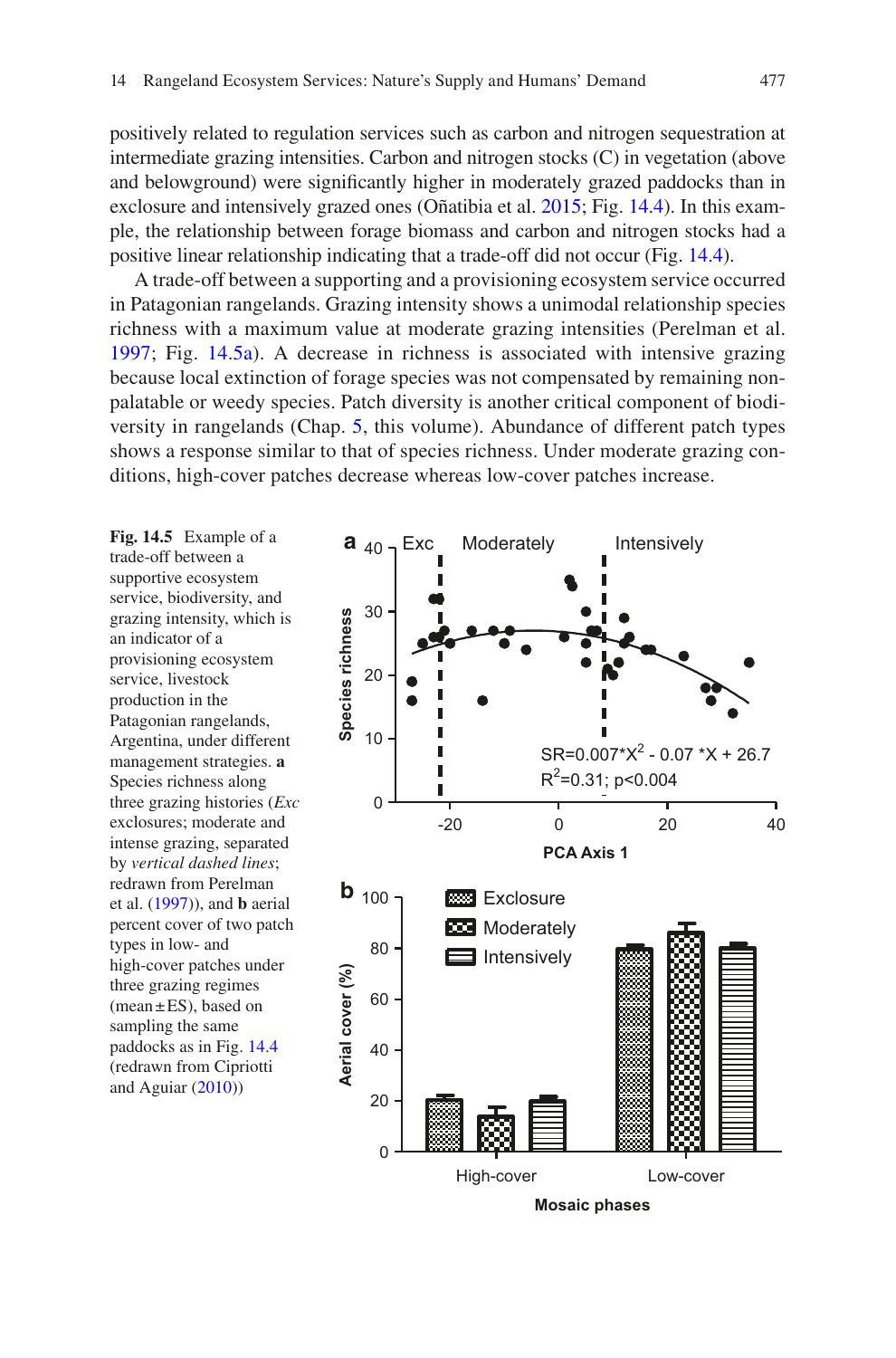# **14.6 Rangeland Management and Ecosystem Services: A Historical Perspective**

For nearly a century the basic principles of rangeland management have been described and re-explained as the nature of goods and services derived from rangelands. Early in the twentieth century, Sampson ([1923](#page-21-12)) outlined basic management principles and practices to support the continued provision of food and fiber via livestock grazing from rangelands. The need for these principles grew out of an era of resource overexploitation all over the world (Texeira and Paruelo [2006](#page-21-5); Sayre et al. [2012\)](#page-21-13). In that era, the provisioning services of food and fiber from rangelands were a central focus. There was either a lack of interest or a general unawareness of other goods and services from these "waste" lands at that time. This would be true for most rangeland environments on all continents in their early stages of settlement and development (Chap. [1](http://dx.doi.org/10.1007/978-3-319-46709-2_1), this volume). Management principles of the early twentieth century classically focused on requirements to control overgrazing and erosion through establishment of proper limits of the numbers of livestock, avoidance of grazing forage plants too early in their growth cycle, and effective distribution of livestock use across rangelands. These same principles have persisted to guide livestock grazing as detailed in subsequent texts on rangeland management into the early twenty-first century (Stoddart and Smith [1943](#page-21-14); Vallentine [1989;](#page-21-15) Heitschmidt and Stuth [1991;](#page-20-12) Holechek et al. [2011](#page-20-13)).

These traditional principles for sustained provisioning of food and fiber goods have proven to be either inadequate or unappreciated, however, in guiding range management in the provisioning of multiple ecosystem goods and services in recent decades. Though these principles still have application in terms of recognizing limits to the supply of services and extraction of goods, the principles of rangeland management would be more appropriately portrayed as those of the science of managing trade-offs among ecosystem services and negotiating among stakeholders with competing interests. In reality, the management principles, which were articulated by Arthur Sampson nearly a century ago, are insufficient to manage landscapes in the twenty-first century. Currently, the provisioning of ecosystem services is dictated by dynamics of land-use fragmentation, ecological legacies of past management, oppressive constraints of antiquated infrastructure, inadequate social institutions, heterogeneous nuances of topography, fragilities of specific species, economic pressures of global demands for local goods and services, uncertainties of changing climates, political expediencies, and an array of cultural factors seldom acknowledged in the land management textbooks of the past. These complexities have been in play for decades and increasingly so with an expanding human population living on or adjacent to the world's rangelands. The articulation of a more sophisticated set of management principles has not kept pace with these newer landscape realities (Chap. [1,](http://dx.doi.org/10.1007/978-3-319-46709-2_1) this volume).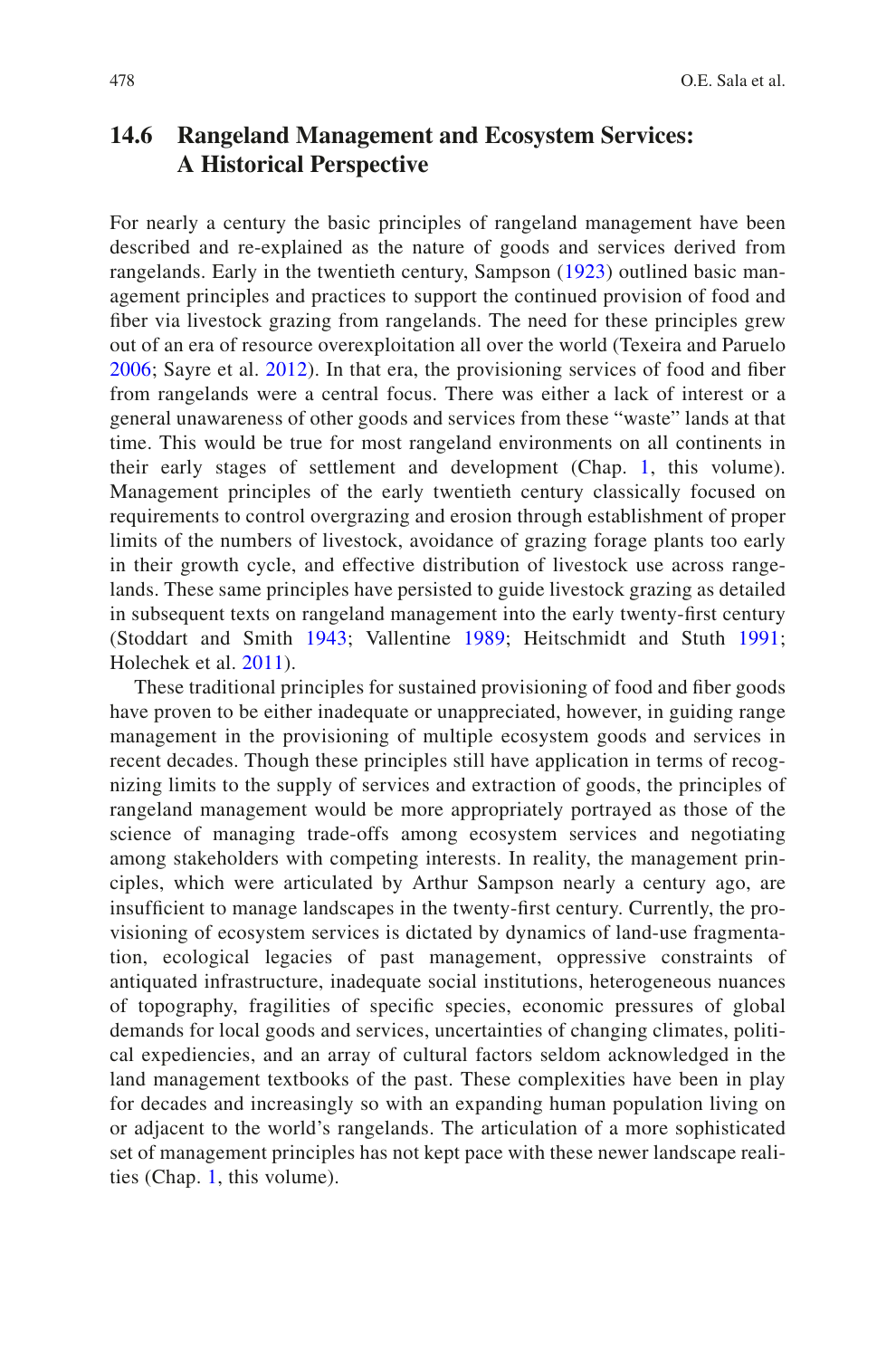# **14.7 Rangeland Management and Ecosystem Services: Landscape, Time, and Human Interactions**

Given these current realities, the provisioning of goods and services from rangelands is now more appropriately perceived as a function of landscape, time, and human gradients (Fig. [14.6](#page-12-0)). The landscape gradient is shaped by ecological constraints resulting from an array of ecological sites and their existing conditions. It is this landscape gradient that was classically addressed through the basic management principles developed during the twentieth century when rangelands were viewed to provide a more narrow set of goods and services than expected in the twenty-first century.

Governance and socioeconomic conditions represent a critical component of this new conceptual framework. Complex patterns of land ownership (both public and private) and multiple administrative jurisdictions underscore the importance of governance and stakeholder engagement in supplying ecosystem services (Petz et al. [2014\)](#page-21-16). The importance of viewing rangeland landscapes as socio-ecological systems with diverse governing institutions engaged in planning and management has been well described for some landscapes (Huntsinger and Oviedo [2014\)](#page-20-14). Of additional importance are the social and cultural characteristics of resident populations. For

<span id="page-12-0"></span>

**Fig. 14.6** Conceptual diagram of landscape, time, and human gradients that influence the provi-sioning of ecological goods and services from rangelands (adapted from Sayre et al. [\(2013](#page-21-17)))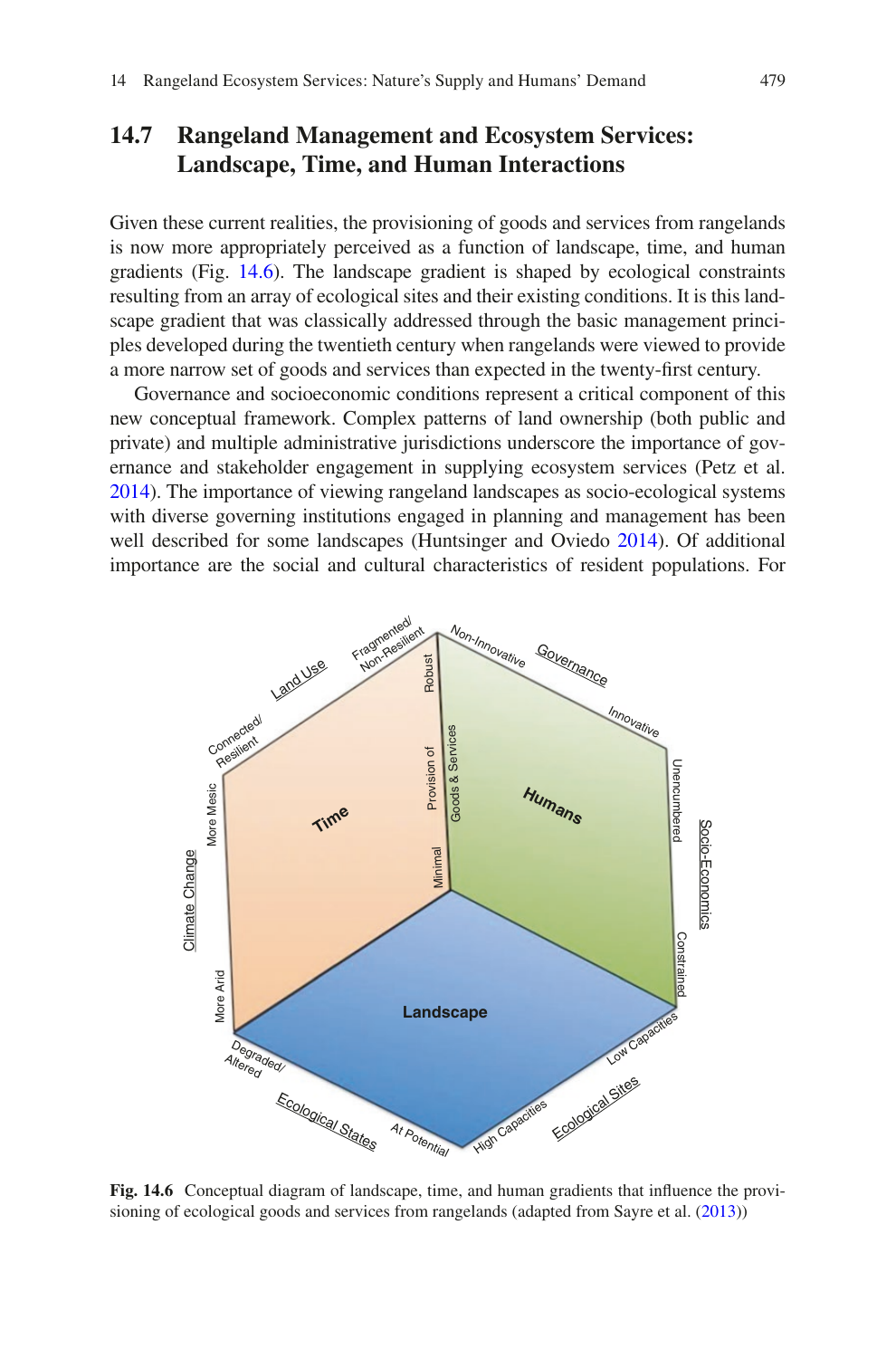example, level of education, household income, and place of residence were described as the main human aspects driving demand for ecosystem services (Yahdjian et al. [2015\)](#page-22-0). The need to consider and incorporate these human-related drivers into our management models far exceeds the utilities of the basic principles of rangeland management as articulated frequently throughout the twentieth century.

Land use is a major driver of the array of goods and services that can be supplied, and it is a dynamic feature of landscapes around the world (Foley et al. [2005\)](#page-20-1). Changes in land use can dramatically shift provisions of goods and services, and shifts may signify persistent alterations. Land-use gradients are further complicated by the uncertainties of climate variability and climate change. Though climate models are increasingly sophisticated and generating "near-term" projections (Taylor et al. [2012\)](#page-21-18), their limitations and complexities are still problematic. However, recent statistical methods have provided tools to downscale global climate models to spatial scales that have application to land management (Abatzoglou [2013\)](#page-19-10). What is now emerging is a more focused and applicable set of projections of climatic variables and their probabilities that would improve the ability of designing rangeland management that optimizes the provisioning of different ecosystem services under a changing climate. For example, interactive maps for various climate variables for the 2040–2060 period based on global climate models scaled down to the county level are now available for the USA (Fig. [14.7\)](#page-13-0). Climatic projections at fine scales

<span id="page-13-0"></span>

**Fig. 14.7** Projected changes in mean annual temperature for the 2040–2060 period scaled to the county level for the five states: California, Nevada, Arizona, Utah, and New Mexico, calculated from Abatzoglou ([2013\)](#page-19-10) and adapted from Taylor et al. ([2012\)](#page-21-18). Details for Cochise Details for Cochise County, AZ, are included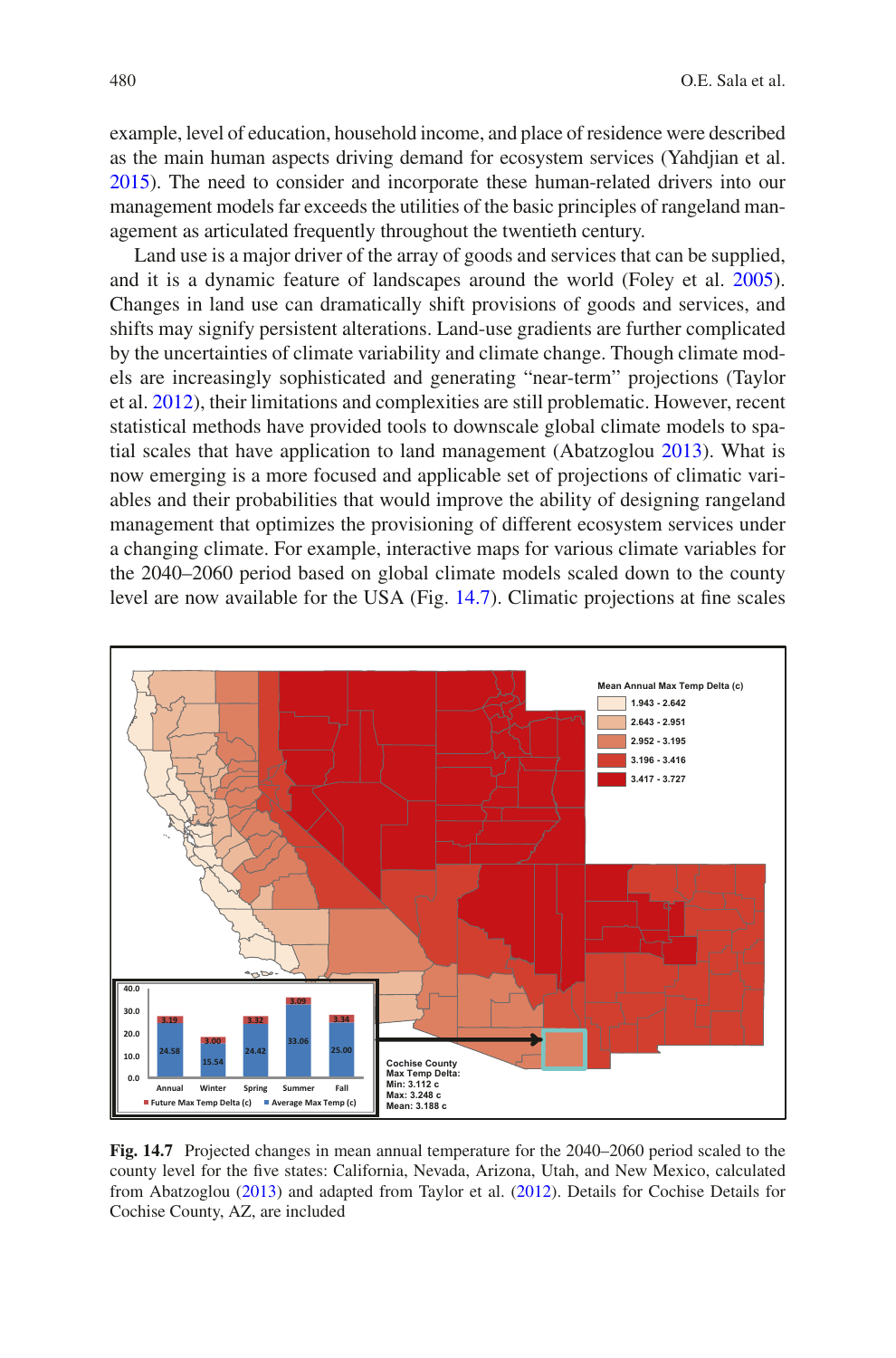of time and space will be effective in creating more quantitative understandings of pending changes that will have direct bearing on either the benefits these landscapes can provide or the conditions or processes that lead to desired benefits, either of which are definitions of ecosystem goods and services (Bommarco et al. [2013](#page-19-11); see also Chap. [7,](http://dx.doi.org/10.1007/978-3-319-46709-2_7) this volume).

The utility of the conceptual framework including landscape, time, and human gradients for deriving ecosystem services is evident in recent case studies from specific landscapes around the world (Fig. [14.6\)](#page-12-0). For example, in the Little Karoo of South Africa, four different scenarios were created to evaluate the impact of one service, biodiversity, on the resulting supply of livestock forage, carbon storage, and water recharge from this 19,730 km<sup>2</sup> landscape (Egoh et al. [2010](#page-19-12)). Mapped habitats (landscape gradient) were evaluated for capacities to supply these different services. Different realistic land-use potentials (time gradient) were evaluated, such as development of tourism or of carbon markets, in terms of resulting impacts on other ecosystem services. Resulting impacts on revenues and opportunity costs for landowners (human gradient) were also calculated. Scenarios where biodiversity conservation could be achieved with provision of other services were realistic if human factors, including incentives to develop markets for services and institutions to encourage the supply of nontraditional ecosystem services, were emphasized. The importance of understanding landscape capacities to supply various ecosystem services was essential, but consideration of time and human gradients was paramount to managing for ecosystem services over time. Other recent case studies further illustrate the importance of inherent ecological capacities and existing ecological conditions, linkages of ecosystem services to the presence or absence of adequate infrastructure, such as roads and management institutions, subsistence requirements for resident human populations, rates of land-use and land-cover changes that can enhance one set of services at the expense of others, and importance placed on biodiversity within landscapes (Zhao et al. [2004;](#page-22-1) Muñoz et al. [2013](#page-20-15); Pan et al. [2014](#page-21-19)).

Increasingly, the guidelines for managing ecosystem goods and services materialize for any specific landscape out of quantitative efforts to describe and map their occurrence or potential at spatial scales of relevance to landscape, human, and time gradients (Crossman et al. [2013](#page-19-13)). Though specific principles guiding processes of description and mapping of ecosystem goods and services are incomplete and methods are diverse, the resulting benefits are tangible. For example, a study both mapped and valued ecosystem services occurring across the Ewaso Ng'iro watershed of northern Kenya (Ericksen et al. [2011\)](#page-20-16). Ecosystem services included medicinal plants, crops, livestock, wildlife, tourism, marketed carbon, wood and fiber, drinking water, flood regulation, cultural identification, and open space. The supply of these services was highly dependent on land use, inherent landscape capacities, existence of supply and their market values, proximity to infrastructure (i.e., accessibility), temporal dynamics of supply, social and cultural values of specific services, and spatial arrangement of the watershed and its sub-catchments. In the end, the final services that could be valued for uses within the watershed were livestock, tourism, and crops, and they were heterogeneously distributed and mapped across the watershed. In this fashion, recommendations could be developed based on specific knowledge of landscapes,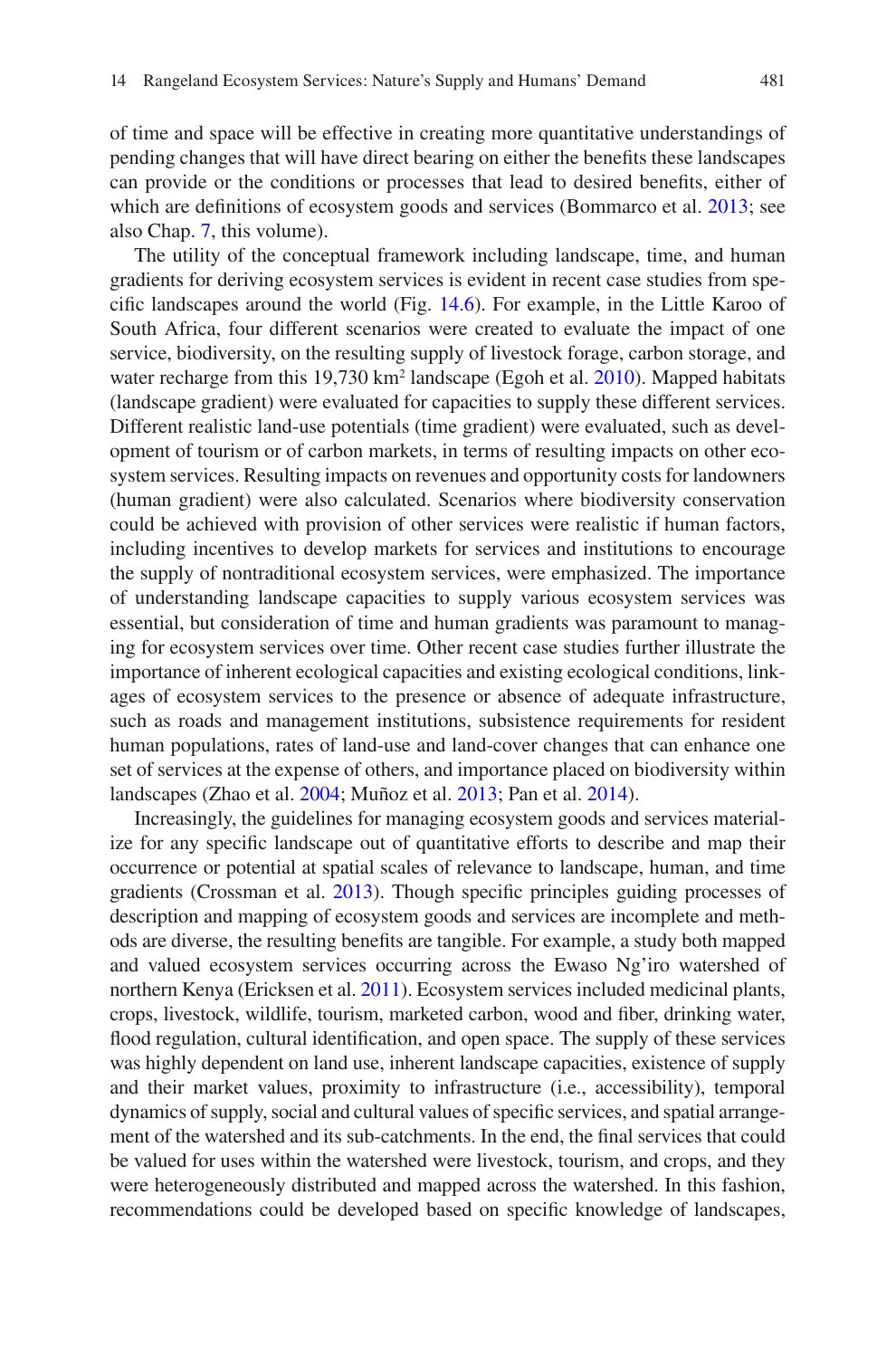demands, and values. For example, the market value of tourism within the watershed was minimal, but the value was highly dependent on infrastructure (national parks, roads). Decisions to further develop tourism could be then made with knowledge of costs both to develop the necessary infrastructure as well as evaluate resulting impacts on other benefits, such as livestock production.

In south-eastern Australia, one study evaluated and ranked existing land-cover types for six ecosystem services of forage production, biodiversity, water regulation, provision of water, carbon stock, and timber production (Baral et al. [2013\)](#page-19-14). In this fashion, the provisioning of these services could be evaluated both spatially for the different cover types and land use and temporally given the known changes in land use and land cover over the past two centuries. In general, their analyses concluded that less modified landscapes resulted in a great supply and diversity of these services. However, specific land uses that modified cover, such as conversion of pasture to plantation, could result in a greater array of services, such as plantations providing timber production from regions within the basin. Their mapping processes provided a basis for evaluating possible services and the resulting trade-offs created by land-use decisions. Characterization and quantification of ecosystem services provide a bridge that can link our knowledge of ecological processes across landscapes, time, and human processes (Fu and Forsius [2015](#page-20-17)). Continued efforts to clearly establish the principles for these characterizations and quantifications are critical to both understanding linkages among human and ecological processes for a landscape and sustaining output of a demanded supply of goods and services.

Exploitation and utilization of natural resources pose the questions of property ownership and legitimate stakeholders (Latour [2013\)](#page-20-18). Are natural resources the property of individuals, and if so which individuals, or are they the property of humankind? In some regions, provisioning ecosystem services belong to the owners of the land. At the same time, all other ecological services (supporting, regulating, and cultural) in general are not marketable and usually are not claimed or owned by a single individual (single or organized with economic purposes). The number, nature, and diversity of stakeholders have increased in the recent past as the importance of regulating and cultural services has increased relative to provisioning services (Yahdjian et al. [2015](#page-22-0)). Demand for cultural ecosystem services results in the creation of national parks or natural reserves as in the example for South American rangelands (Murdoch et al. [2010](#page-20-19)). This strategy raises ethics issue since inhabitants—mostly small ranchers and peasants—are forced to migrate and adopt alternative lifestyles. Additionally migration may also initiate other social conflicts in urban centers (Easdale et al. [2009\)](#page-19-15). It is important to keep in mind as we analyze human-induced degradation of ecological services that there is a network of stakeholders, in addition to ranchers, and sociopolitical processes that are involved (Easdale and Domptail [2014](#page-19-16)). Many component processes have nonlinear dynamics that may potentially exhibit thresholds (Walker et al. [1981](#page-22-2)). More than seven decades since the rise of rangeland science the challenge of grazing management remains unresolved because of the changing demands for ecosystem services. Integration of human and biophysical dimensions through the study of ecological services may be a rewarding path.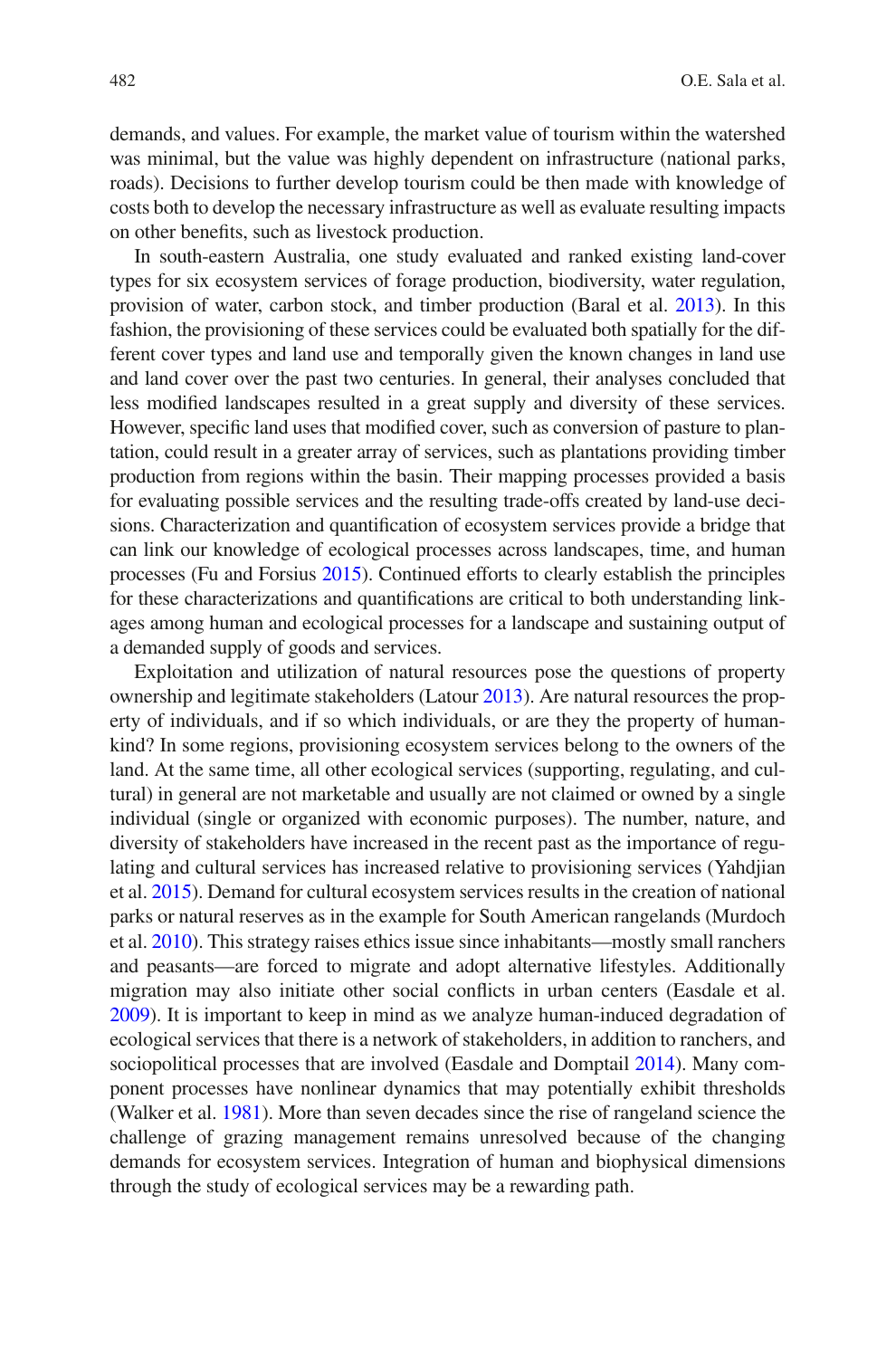# **14.8 Conceptual Framework for Ecosystem Services and Range Management**

The concept of ecosystem services has emerged as a powerful tool for guiding management of rangelands in the twenty-first century. Ecosystem services serve as a way of clarifying what is that different stakeholders want from rangelands, ranging in scale from paddocks and counties to regions across national boundaries. Ecosystem services also serve to clarify what goods and services that land is able to supply. The optimal management strategy results from reconciling supply and demand of ecosystem services (Yahdjian et al. [2015](#page-22-0)) as described in the following equation. Land use is a function of:

<span id="page-16-0"></span>Landuse = 
$$
\int_{j=1}^{n} \left[ \left( ES_j \text{ supply} \right) , \left( \sum_{i=1}^{m} \left( ES_j \text{ Demand}_{\text{stakeholder } i} * \text{Political Power}_{\text{stakeholder } i} \right) \right) \right]
$$
 (14.1)

Here, land use or, in our specific case, rangeland management practices depend on the sum of the supply of all the ecosystem services  $ES_j$  from 1 to *n*, and the sum of the demand for each ES*j* from each stakeholder from *i* to *m*. Finally, the demand of each stakeholder is weighed by their political power.

For example, rangelands all over the world are being invaded by woody plants (Estell et al. [2012](#page-20-3)). This transformation from grasslands into shrublands and savannas affects the provisioning of ecosystem services. Woody-plant encroachment affects the provisioning of different ecosystem services from livestock production to maintenance of biodiversity and yielding of clean water (MacLeod and Johnston [1990;](#page-20-20) Turpie et al. [2008](#page-21-20); Anadón et al. [2014](#page-19-17)). Equation [\(14.1](#page-16-0)) can be applied to the rangeland management issue of whether to remove or not woody plants. Rangelands can supply different services including clean water and livestock production, which are enhanced by woody-plant control. On the contrary, the ecosystem service erosion control may be diminished by removal of woody plants. Different stakeholders with different political power value these different services differently. The final solution to the management question of whether to remove woody plants will depend on both (1) the effect that woody plants have at each specific location on ecosystem services and (2) the valuation that each stakeholder has on each ecosystem service.

Similarly, Anadón et al. ([2014\)](#page-19-17) analyzed the impact of woody-plant encroachment on livestock production in US and Argentinean rangelands. These are two rangelands, which are similar from the biophysical standpoint and in their ability to supply ecosystem services. However, these rangelands have contrasting socioeconomic conditions that affect the demand for ecosystem services. In Argentina, livestock production is the most valued and primary ecosystem service of interest. In the USA, on the contrary, rangelands face multiple demands for ecosystem services, including biodiversity conservation and recreation, in addition to livestock production. Anadón et al. ([2014](#page-19-17)) showed that the different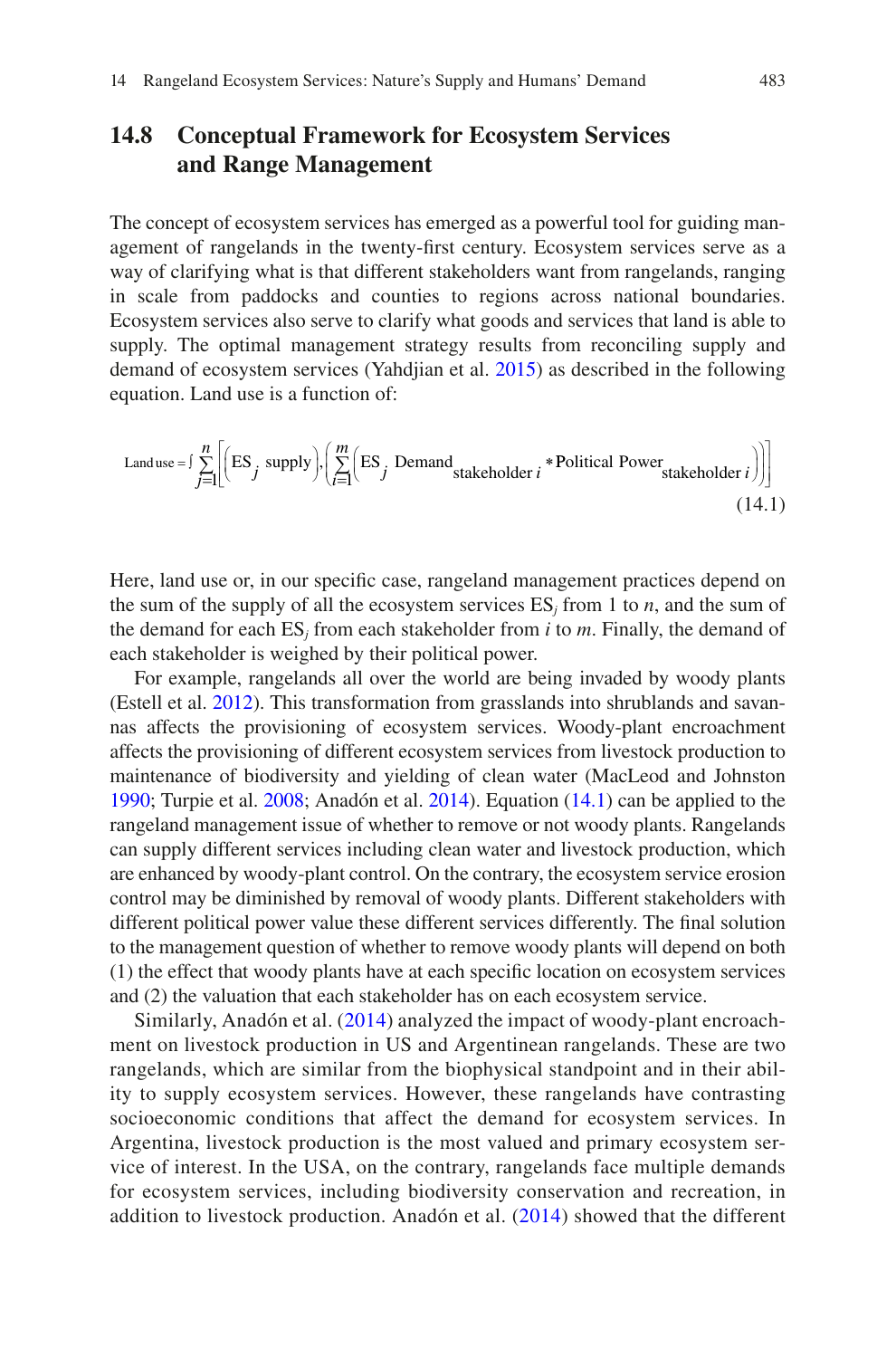demand for ecosystem services modified the impact of woody-plant invasions on livestock production. In Argentina, woody-plant cover accounted for 50 % of the livestock production but, in the USA, it explained only half of the variability in livestock production.

### **14.9 Future Directions**

Ecosystem services represent an important conceptual link between the biophysical constraints and human demand. However, our understanding of the supply and demand of ecosystem services is unbalanced. We know much more about the supply of ecosystem services than we know about the demand for different ecosystem services from different beneficiaries. It will be important to enhance our understanding of the demand from different groups of beneficiaries for specific ecosystem services within specific landscapes. In addition, it will be necessary to understand and quantify the determinants of the demand for ecosystem services.

In order to predict the future of rangelands and develop appropriate management strategies, we need to understand the future supply and the demand for ecosystem services. Our strategy to tackle this daunting task is to separate the effect of drivers to the response of supply and demand to their drivers. For example, the future supply of the ecosystem service forage production depends on climate change (the driver) and sensitivity of ecosystems to climate (the response to driver). Similarly, the demand for the ecosystem service recreation depends on the proportion of urban population (driver) and the sensitivity of recreation demand to urbanization (response to driver). This requires an interdisciplinary approach where land owners, land managers (public and/or private), ecologists, climatologists, and social scientists work in close collaboration.

#### **14.10 Summary**

Rangeland ecosystem services are the benefits that society receives from rangelands. They include the provisioning of food, wood and medicinal resources, and services that contribute to climate stability, control of agricultural pests, and purification of air and water. Rangeland ecosystem services are classified in four categories: provisioning, regulating, cultural, and supporting. Provisioning ecosystem services include the contribution of essential goods such as food, fiber, and medicinal. Regulating ecosystem services include carbon sequestration, prevention of soil erosion, and natural flood control. Cultural ecosystem services include intellectual, inspirational, and recreational activities. The fourth category is supporting ecosystem services, which include services that are dependent on ecological processes such as primary production and nutrient cycling and that are intimately related to biological diversity.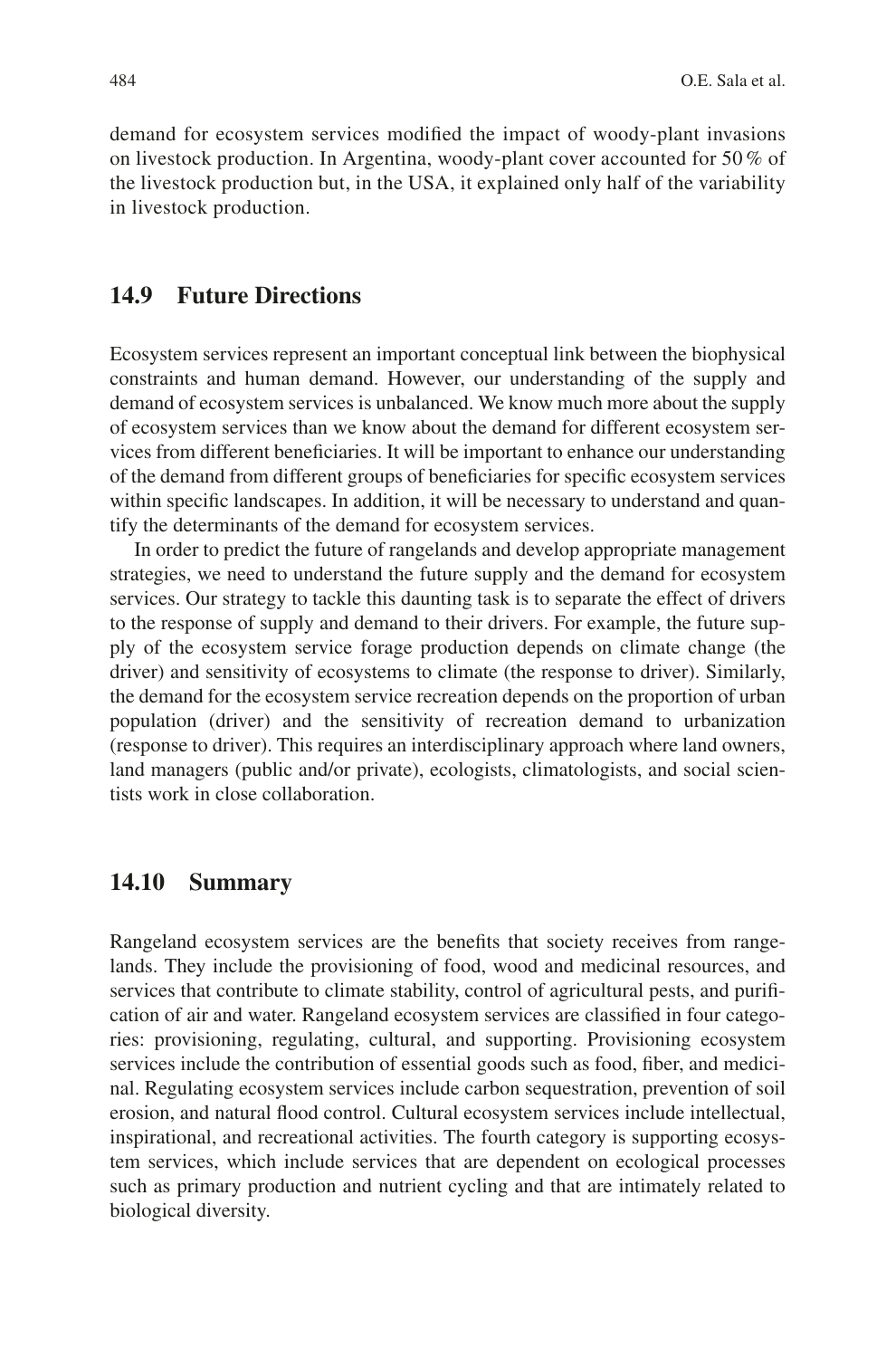The supply of ecosystem services is mostly determined by biophysical factors such as climate, soils, as well as historical land use. Human demand represents the other side of the rangeland ecosystem service equation, which is related to the social beneficiaries. Human consumption of resources and utilization of services that are supplied by rangelands depend upon both their capacity to produce them and the societal value and need placed on those resources and services. Demand for ecosystem services changes among social beneficiaries, who are the individuals or groups of individuals who have an interest in ecosystem services. Different methods have been developed to assess the demand for specific ecosystem services, including collation of responses to questionnaires and interviews and classical economic tools such as willingness to pay.

There are cases of trade-offs and win–win interactions among different types of ecosystem services. Win–win conditions occur when management aimed at increasing one type of ecosystem service results in the increase of other ecosystem services. For example, grazing management that results in increased forage supply also increases carbon and nitrogen stocks in rangeland soils. Trade-offs occur when management results in the increase of one ecosystem service and the decrease in other. For example, increasing grazing intensity and livestock production may, in certain cases, decrease biodiversity.

Principles of range management developed in the twentieth century focused primarily on the biophysical components of the rangeland ecosystems and the requirements to control overgrazing and erosion through the establishment of general management principles, including proper limits on numbers of livestock, avoiding grazing of forage plants too early in their growth cycle, and effectively distributing livestock use across rangelands. In the twenty-first century, principles for managing rangelands need to be much broader. Currently, the provisioning of ecosystem services is dictated by dynamics of land-use fragmentation, ecological legacies of past management, infrastructure, fragilities of specific species, economic pressures of global demands for local goods and services, uncertainties of changing climates, political expediencies, and an array of cultural factors seldom acknowledged in the land management textbooks of the past.

Here, we propose a novel conceptual framework for rangeland management based on the premise that management always aims at reconciling supply and demand of ecosystem services. The supply of each ecosystem service is based mostly on biophysical characteristics and the use history that could have affected its potential. The demand for each ecosystem service is different for each group of beneficiaries or stakeholders. Finally, the demands of each group of beneficiaries do not have the same impact because of their differential capacity to influence decision making. Therefore, demands for ecosystem services here are weighed by the political power of each group of beneficiaries or stakeholders. In conclusion, there is not a universally optimal management strategy for a rangeland because demands for ecosystem services, power of each group of beneficiaries, and supply of ecosystem services change through time.

**Acknowledgements** Authors want to thank Courtney Currier for her support during the course of this project, which received financial support from the US National Science Foundation LTER DEB 1235828.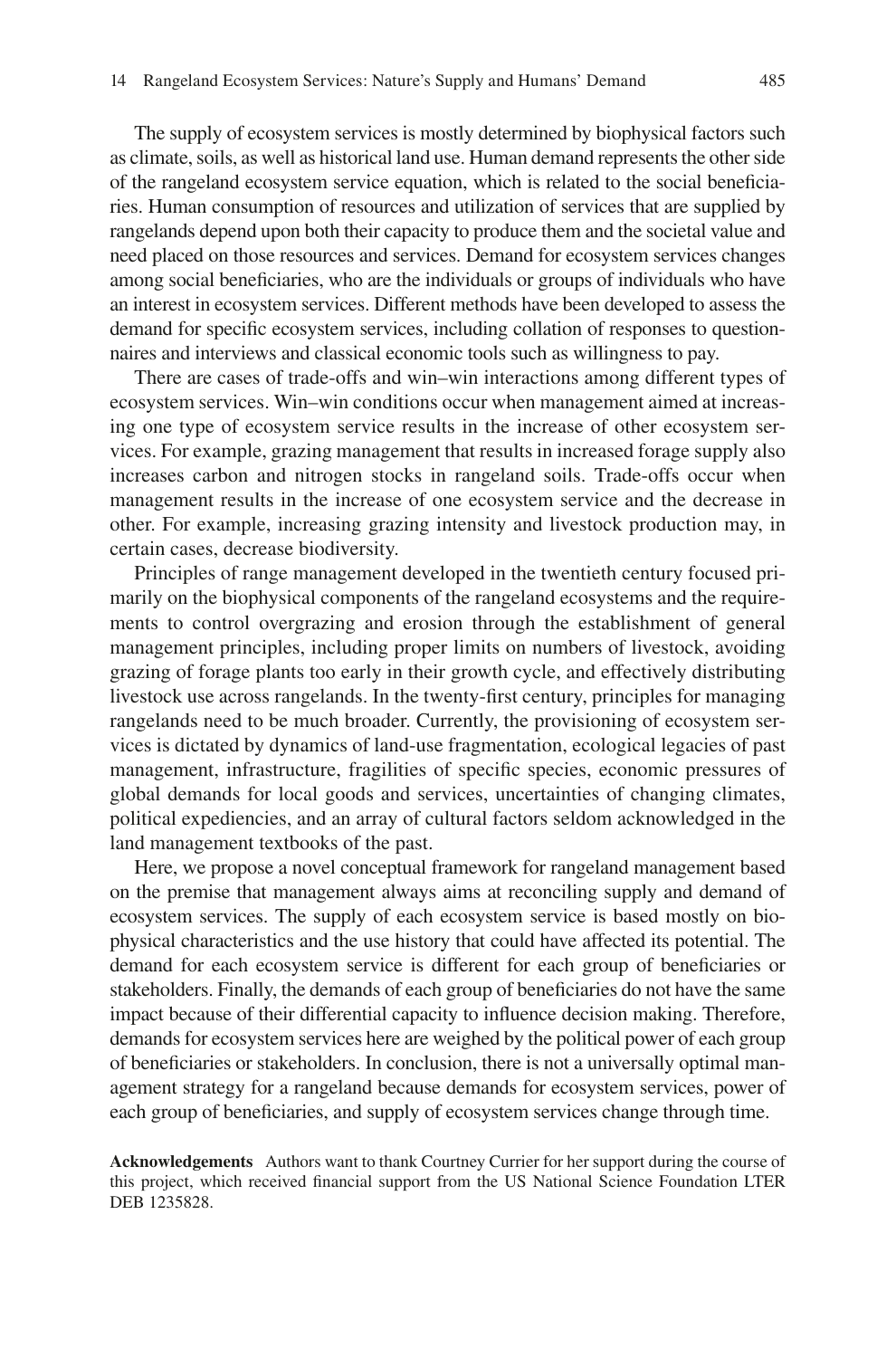### **References**

- <span id="page-19-10"></span>Abatzoglou, J.T. 2013. Development of gridded surface meteorological data for ecological applications and modelling. *International Journal of Climatology* 33: 121–131.
- <span id="page-19-2"></span>Adler, P.B., D.G. Milchunas, O.E. Sala, I.C. Burke, and W.K. Lauenroth. 2005. Plant traits and ecosystem grazing effects: Comparison of U.S. sagebrush steppe and Patagonian steppe. *Ecological Applications* 15: 774–792.
- <span id="page-19-3"></span>Ahlström, A., M.R. Raupach, G. Schurgers, B. Smith, A. Arneth, M. Jung, M. Reichstein, J.G. Canadell, P. Friedlingstein, and A.K. Jain. 2015. The dominant role of semi-arid ecosystems in the trend and variability of the land CO<sub>2</sub> sink. *Science* 348: 895–899.
- <span id="page-19-17"></span>Anadón, J.D., O.E. Sala, B.L. Turner, and E.M. Bennett. 2014. The effect of woody-plant encroachment on livestock production in North and South America. *Proceedings of National Academy of Sciences* 111: 12948–12953.
- <span id="page-19-14"></span>Baral, H., R.J. Keenan, J.C. Fox, N.E. Stork, and S. Kasel. 2013. Spatial assessment of ecosystem goods and services in complex production landscapes: A case study from south-eastern Australia. *Ecological Complexity* 13: 35–45.
- <span id="page-19-8"></span>Bennett, E.M., G.D. Peterson, and L.J. Gordon. 2009. Understanding relationships among multiple ecosystem services. *Ecology Letters* 12: 1394–1404.
- <span id="page-19-11"></span>Bommarco, R., D. Kleijn, and S.G. Potts. 2013. Ecological intensification: Harnessing ecosystem services for food security. *Trends in Ecology and Evolution* 28: 230–238.
- <span id="page-19-6"></span>Brown, J.H., and W. McDonald. 1995. Livestock grazing and conservation of southwestern rangelands. *Conservation Biology* 9: 1644–1647.
- <span id="page-19-4"></span>Carpenter, S.R., H.A. Mooney, J. Agard, D. Capistrano, R.S. DeFries, S. Diaz, T. Dietz, A.K. Duraiappah, A. Oteng-Yeboah, H.M. Pereira, C. Perrings, W.V. Reid, J. Sarukhan, R.J. Scholes, and A. Whyte. 2009. Science for managing ecosystem services: Beyond the Millennium Ecosystem Assessment. *Proceedings of the National Academy of Sciences of the United States of America* 106: 1305–1312.
- <span id="page-19-5"></span>Castro, A., B. Martín-López, M. García-Llorente, P. Aguilera, E. López, and J. Cabello. 2011. Social preferences regarding the delivery of ecosystem services in a semiarid Mediterranean region. *Journal of Arid Environments* 75: 1201–1208.
- <span id="page-19-9"></span>Cipriotti, P., and M. Aguiar. 2010. Resource partitioning and interactions enable coexistence in a grass-shrub steppe. *Journal of Arid Environments* 74: 1111–1120.
- <span id="page-19-1"></span>Costanza, R., R. d'Arge, R. de Groot, S. Farber, M. Grasso, B. Hannon, K. Limburg, S. Naeem, R. O'Neill, J. Paruelo, R.G. Raskin, P. Sutton, and M. van den Belt. 1997. The value of the world's ecosystem services and natural capital. *Nature* 387: 253–260.
- <span id="page-19-13"></span>Crossman, N.D., B. Burkhard, S. Nedkov, L. Willemen, K. Petz, I. Palomo, E.G. Drakou, B. Martín-Lopez, T. McPhearson, and K. Boyanova. 2013. A blueprint for mapping and modelling ecosystem services. *Ecosystem Services* 4: 4–14.
- <span id="page-19-0"></span>Daily, G.C. (ed.). 1997. *Nature's services. Societal dependence on natural ecosystems*. Washington DC: Island Press.
- <span id="page-19-7"></span>De Chazal, J., F. Quetier, S. Lavorel, and A. Van Doorn. 2008. Including multiple differing stakeholder values into vulnerability assessments of socio-ecological systems. *Global Environmental Change* 18: 508–520.
- <span id="page-19-16"></span>Easdale, M., and S. Domptail. 2014. Fate can be changed! Arid rangelands in a globalizing world—a complementary co-evolutionary perspective on the current 'desert syndrome'. *Journal of Arid Environments* 100: 52–62.
- <span id="page-19-15"></span>Easdale, M.H., M.R. Aguiar, M. Roman, and S. Villagra. 2009. Socio-economic comparison of two biophysical regions: Livestock production systems from Río Negro Province, Argentina. *Cuadernos De Desarrollo Rural* 6: 173–198.
- <span id="page-19-12"></span>Egoh, B.N., B. Reyers, J. Carwardine, M. Bode, P.J. O'farrell, K.A. Wilson, H.P. Possingham, M. Rouget, W. De Lange, and D.M. Richardson. 2010. Safeguarding biodiversity and ecosystem services in the Little Karoo, South Africa. *Conservation Biology* 24: 1021–1030.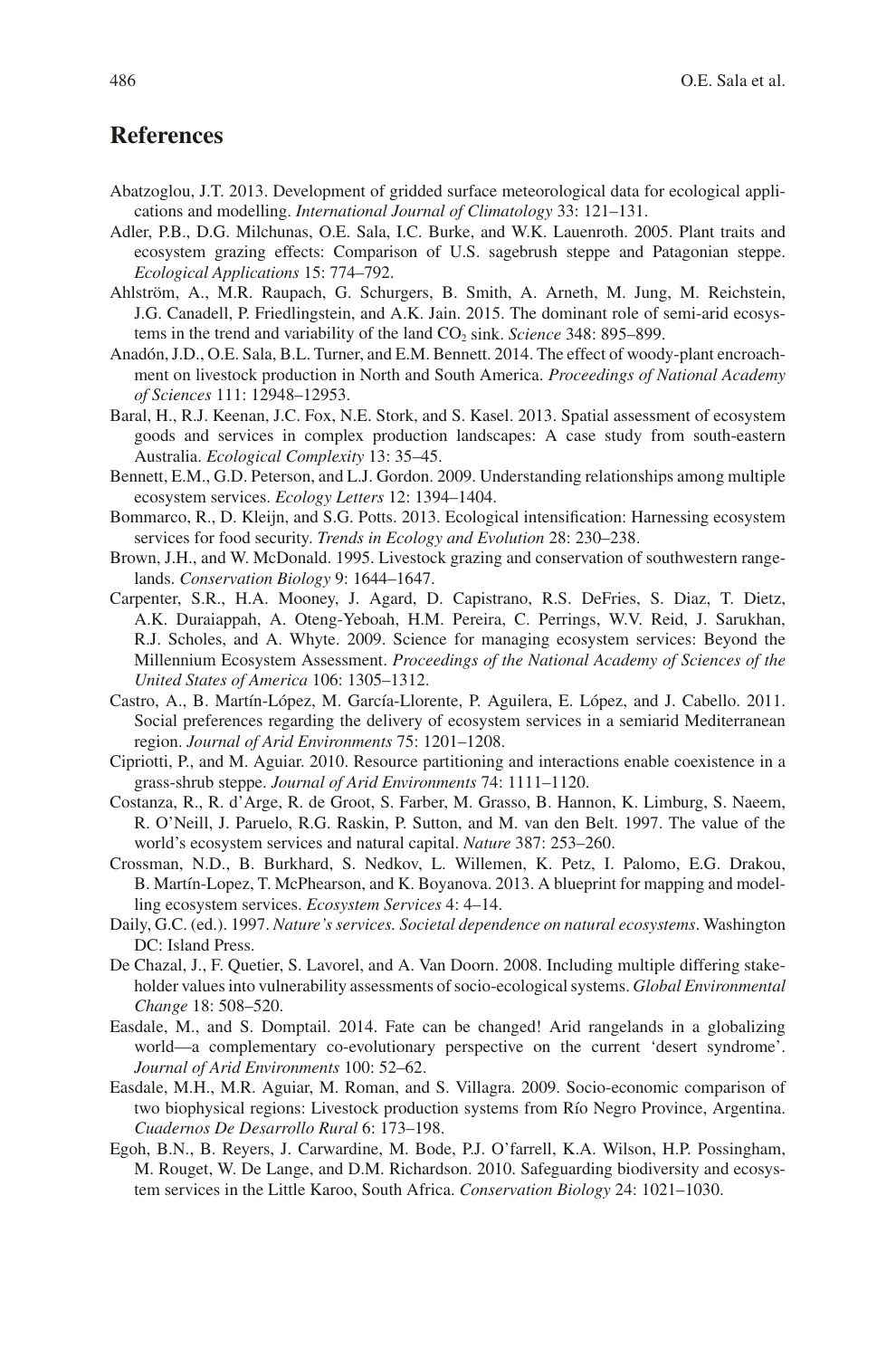- <span id="page-20-16"></span>Ericksen, P., M. Said, J.d. Leeuw, S. Silvestri, L. Zaibet, S. Kifugo, K. Sijmons, J. Kinoti, L. Nganga, and F. Landsberg. 2011. *Mapping and valuing ecosystem services in the Ewaso Ng'iro watershed. ILRI–WRI–Danida report*. Nairobi.
- <span id="page-20-3"></span>Estell, R., K.M. Havstad, A. Cibils, D. Anderson, T. Schrader, and K. James. 2012. Increasing shrub use by livestock in a world with less grass. *Rangeland Ecology and Management* 65: 327–414.
- <span id="page-20-1"></span>Foley, J.A., R. DeFries, G.P. Asner, C. Barford, G. Bonan, S.R. Carpenter, F.S. Chapin, M.T. Coe, G.C. Daily, H.K. Gibbs, J.H. Helkowski, T. Holloway, E.A. Howard, C.J. Kucharik, C. Monfreda, J.A. Patz, I.C. Prentice, N. Ramankutty, and P.K. Snyder. 2005. Global consequences of land use. *Science* 309: 570–574.
- <span id="page-20-17"></span>Fu, B., and M. Forsius. 2015. Ecosystem services modeling in contrasting landscapes. *Landscape Ecology* 30: 375–379.
- <span id="page-20-4"></span>Gomez-Baggethun, E., R. de Groot, P.L. Lomas, and C. Montes. 2010. The history of ecosystem services in economic theory and practice: From early notions to markets and payment schemes. *Ecological Economics* 69: 1209–1218.
- <span id="page-20-8"></span>Havstad, K.M., D.P.C. Peters, R. Skaggs, J. Brown, B.T. Bestelmeyer, E. Fedrickson, J.E. Herrick, and J. Wright. 2007. Ecological services to and from rangelands of the United States. *Ecological Economics* 64: 261–268.
- <span id="page-20-12"></span>Heitschmidt, R., and J.P. Stuth. 1991. *Grazing management: An ecological perspective*. Portland: Timber Press.
- <span id="page-20-6"></span>Herrick, J.E., O.E. Sala, and J.W. Karl. 2013. Land degradation and climate change: A sin of omission? *Frontiers in Ecology and the Environment* 11: 283–283.
- <span id="page-20-13"></span>Holechek, J.L., R.D. Pieper, and C.H. Herbel. 2011. *Range management: Principles and practices*, 6th ed. New York: Pearson Education, Inc.
- <span id="page-20-14"></span>Huntsinger, L., and J.L. Oviedo. 2014. Ecosystem services are social-ecological services in a traditional pastoral system: The case of California's Mediterranean rangelands. *Ecology and Society* 19: 8.
- <span id="page-20-2"></span>Kauffman, J., and D. Pyke. 2001. Range ecology, global livestock influences. In *Encyclopedia of biodiversity*, ed. S. Levin, 33–52. San Diego: Academic.
- <span id="page-20-5"></span>Lamarque, P., U. Tappeiner, C. Turner, M. Steinbacher, R.D. Bardgett, U. Szukics, M. Schermer, and S. Lavorel. 2011. Stakeholder perceptions of grassland ecosystem services in relation to knowledge on soil fertility and biodiversity. *Regional Environmental Change* 11: 791–804.
- <span id="page-20-18"></span>Latour, B. 2013. *An inquiry into modes of existence*. Cambridge: Harvard University Press.
- <span id="page-20-0"></span>MA. 2005. *Millennium Ecosystem Assessment (MA) synthesis report*. Washington, DC: Millennium Ecosystem Assessment.
- <span id="page-20-20"></span>MacLeod, N., and B. Johnston. 1990. An economic framework for the evaluation of rangeland restoration projects. *The Rangeland Journal* 12: 40–53.
- <span id="page-20-7"></span>Martin-Lopez, B., I. Iniesta-Arandia, M. Garcia-Llorente, I. Palomo, I. Casado-Arzuaga, D.G. Del Amo, E. Gomez-Baggethun, E. Oteros-Rozas, I. Palacios-Agundez, B. Willaarts, J.A. Gonzalez, F. Santos-Martin, M. Onaindia, C. Lopez-Santiago, and C. Montes. 2012. Uncovering ecosystem service bundles through social preferences. *PLoS One* 7: e38970.
- <span id="page-20-15"></span>Muñoz, J.C., R. Aerts, K.W. Thijs, P.R. Stevenson, B. Muys, and C.H. Sekercioglu. 2013. Contribution of woody habitat islands to the conservation of birds and their potential ecosystem services in an extensive Colombian rangeland. *Agriculture, Ecosystems and Environment* 173: 13–19.
- <span id="page-20-19"></span>Murdoch, W., J. Ranganathan, S. Polasky, and J. Regetz. 2010. Using return on investment to maximize conservation effectiveness in Argentine grasslands. *Proceedings of the National Academy of Sciences* 107: 20855–20862.
- <span id="page-20-10"></span>Newcome, J., A. Provins, H. Johns, E. Ozdemiroglu, J. Ghazoul, D. Burgess, and K. Turner. 2005. *The economic, social and ecological value of ecosystem services: A literature review*. London: Economics for the Environment Consultancy (eftec).
- <span id="page-20-11"></span>Nosetto, M., E. Jobbágy, T. Tóth, and R. Jackson. 2008. Regional patterns and controls of ecosystem salinization with grassland afforestation along a rainfall gradient. *Global Biogeochemical Cycles* 22: GB2015.
- <span id="page-20-9"></span>Oesterheld, M., O.E. Sala, and S.J. McNaughton. 1992. Effect of animal husbandry on herbivorecarrying capacity at a regional scale. *Nature* 356: 234–236.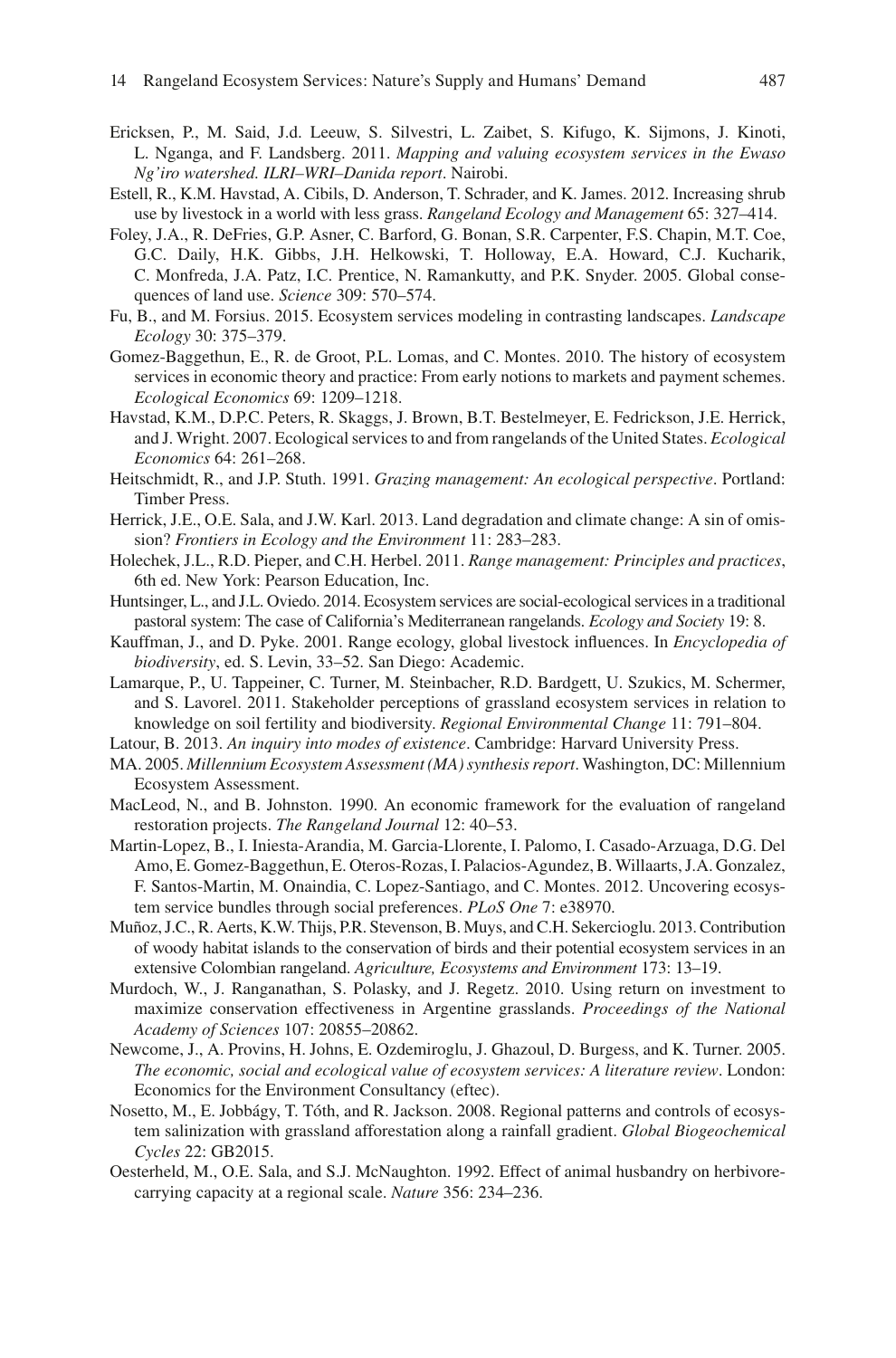- <span id="page-21-10"></span>Oñatibia, G.R., M.R. Aguiar, and M. Semmartin. 2015. Are there any trade-offs between forage provision and the ecosystem service of C and N storage in arid rangelands? *Ecological Engineering* 77: 26–32.
- <span id="page-21-19"></span>Pan, Y., J. Wu, and Z. Xu. 2014. Analysis of the tradeoffs between provisioning and regulating services from the perspective of varied share of net primary production in an alpine grassland ecosystem. *Ecological Complexity* 17: 79–86.
- <span id="page-21-11"></span>Perelman, S., R. León, and J. Bussaca. 1997. Floristic changes related to grazing intensity in a Patagonian shrub steppe. *Ecography* 20: 400–406.
- <span id="page-21-4"></span>Perrings, C., S. Naeem, F.S. Ahrestani, D.E. Bunker, P. Burkill, G. Canziani, T. Elmqvist, J.A. Fuhrman, F.M.Jaksic, Z. Kawabata, A. Kinzig, G.M.Mace, H.Mooney, A.H. Prieur-Richard, J. Tschirhart, and W. Weisser. 2011. Ecosystem services, targets, and indicators for the conservation and sustainable use of biodiversity. *Frontiers in Ecology and the Environment* 9: 512–520.
- <span id="page-21-16"></span>Petz, K., J. Glenday, and R. Alkemade. 2014. Land management implications for ecosystem services in a South African rangeland. *Ecological Indicators* 45: 692–703.
- <span id="page-21-9"></span>Quétier, F., F. Rivoal, P. Marty, J. de Chazal, W. Thuiller, and S. Lavorel. 2010. Social representations of an alpine grassland landscape and socio-political discourses on rural development. *Regional Environmental Change* 10: 119–130.
- <span id="page-21-6"></span>Raudsepp-Hearne, C., G.D. Peterson, and E.M. Bennett. 2010. Ecosystem service bundles for analyzing tradeoffs in diverse landscapes. *Proceedings of the National Academy of Sciences of the United States of America* 107: 5242–5247.
- <span id="page-21-0"></span>Reynolds, J.F., D.M.S. Smith, E.F. Lambin, B. Turner, M. Mortimore, S.P. Batterbury, T.E. Downing, H. Dowlatabadi, R.J. Fernández, and J.E. Herrick. 2007. Global desertification: Building a science for dryland development. *Science* 316: 847–851.
- <span id="page-21-2"></span>Rositano, F., M. López, P. Benzi, and D.O. Ferraro. 2012. Servicios de los ecosistemas. un recorrido por los beneficios de la naturaleza. Ecosystem services. a travel through natural benefits. Agronomía y ambiente. *Revista de la Facultad de Agronomía de la Universidad de Buenos Aires*  32: 49–60.
- <span id="page-21-1"></span>Sala, O., and J. Paruelo. 1997. Ecosystem services in grasslands. In *Nature's services: Societal dependence on natural ecosystems*, ed. G.C. Daily, 237–251. Washington, D.C.: Island Press. Sampson, A.W. 1923. *Range and pasture management*. New York: Wiley.
- <span id="page-21-13"></span><span id="page-21-12"></span>Sayre, N.F., W. deBuys, B.T. Bestelmeyer, and K.M. Havstad. 2012. "The Range Problem" after a century of rangeland science: New research themes for altered landscapes. *Rangeland Ecology and Management* 65: 545–552.
- <span id="page-21-17"></span>Sayre, N.F., R.R. McAllister, B.T. Bestelmeyer, M. Moritz, and M.D. Turner. 2013. Earth Stewardship of rangelands: Coping with ecological, economic, and political marginality. *Frontiers in Ecology and the Environment* 11: 348–354.
- <span id="page-21-7"></span>Scheffer, M., W. Brock, and F. Westley. 2000. Socioeconomic mechanisms preventing optimum use of ecosystem services: An interdisciplinary theoretical analysis. *Ecosystems* 3: 451–471.
- <span id="page-21-14"></span>Stoddart, L.A., and A.D. Smith. 1943. *Range management*, 547. NY: McGraw-Hill Book Co. Inc.
- <span id="page-21-3"></span>Tallis, H., and S. Polasky. 2011. Assessing multiple ecosystem services: An integrated tool for the real world. *Natural capital. Theory and practice of mapping ecosystem services,* 34–52. Oxford: Oxford University Press.
- <span id="page-21-8"></span>Tallis, H., T. Ricketts, A. Guerry, E. Nelson, D. Ennaanay, S. Wolny, N. Olwero, K. Vigerstol, D. Pennington, and G. Mendoza. 2011. *InVEST 2.1 beta user's guide*. Stanford: The Natural Capital Project.
- <span id="page-21-18"></span>Taylor, K.E., R.J. Stouffer, and G.A. Meehl. 2012. An overview of CMIP5 and the experiment design. *Bulletin of the American Meteorological Society* 93: 485–498.
- <span id="page-21-5"></span>Texeira, M., and J.M. Paruelo. 2006. Demography, population dynamics and sustainability of the Patagonian sheep flocks. *Agricultural Systems* 87: 123–146.
- <span id="page-21-20"></span>Turpie, J.K., C. Marais, and J.N. Blignaut. 2008. The working for water programme: Evolution of a payments for ecosystem services mechanism that addresses both poverty and ecosystem service delivery in South Africa. *Ecological Economics* 65: 788–798.
- <span id="page-21-15"></span>Vallentine, J.F. 1989. *Range development and improvements*. San Diego: Academic.